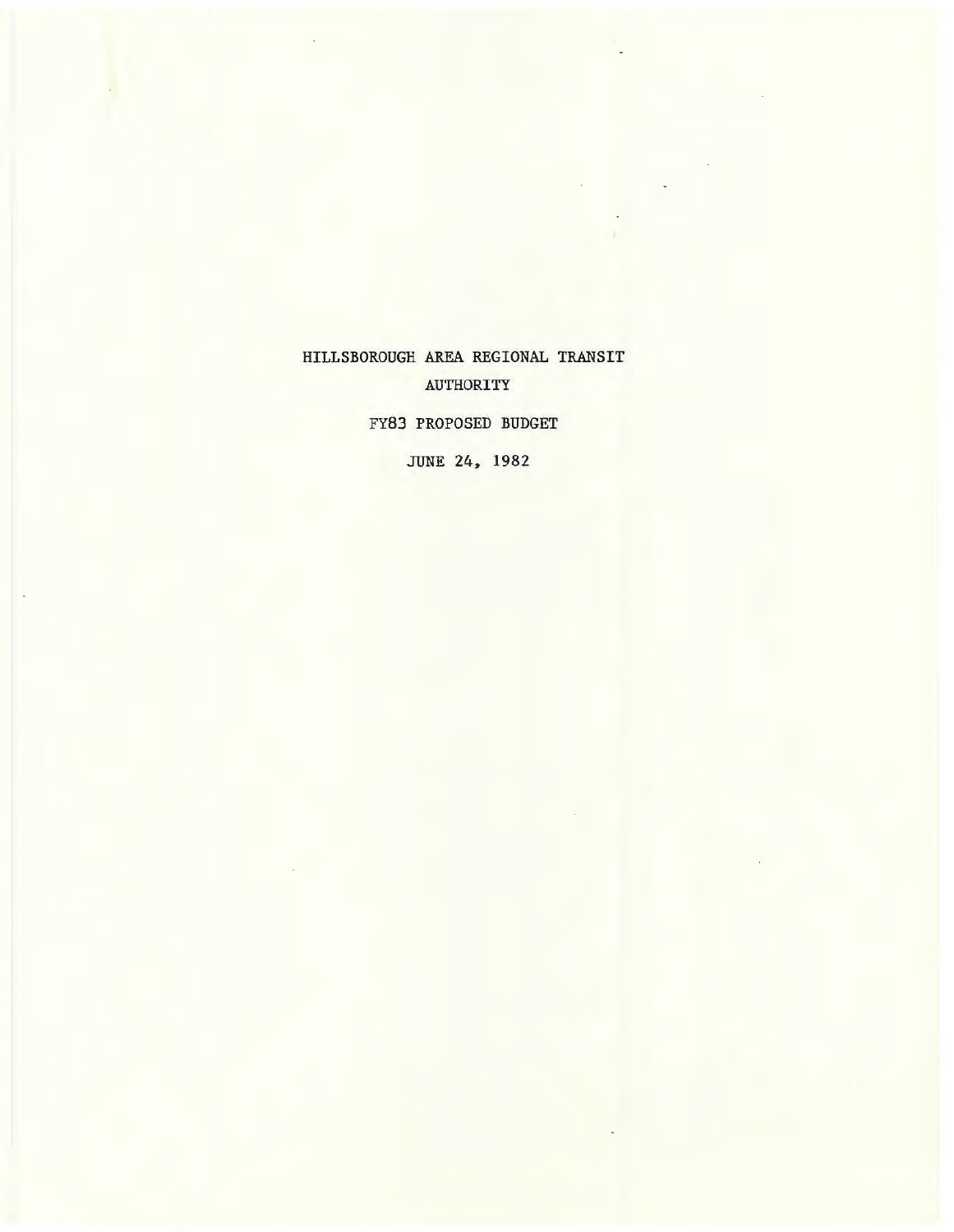# TABLE OF CONTENTS

 $\hat{\mathcal{A}}$ 

 $\ddot{\phantom{a}}$ 

| Ad Valorem Tax Proceeds - Budgeted Usage(5)                                                             |
|---------------------------------------------------------------------------------------------------------|
| Five Year Forecast/FY83 Budget Comparison(6)                                                            |
| Summary Budget - Expenses & Revenues by Major<br>Classification (Board of Directors Approval Level)(10) |
| Additional Position Justification(13)                                                                   |
| Detail Budget - Expenses & Revenues by General                                                          |

 $\bar{z}$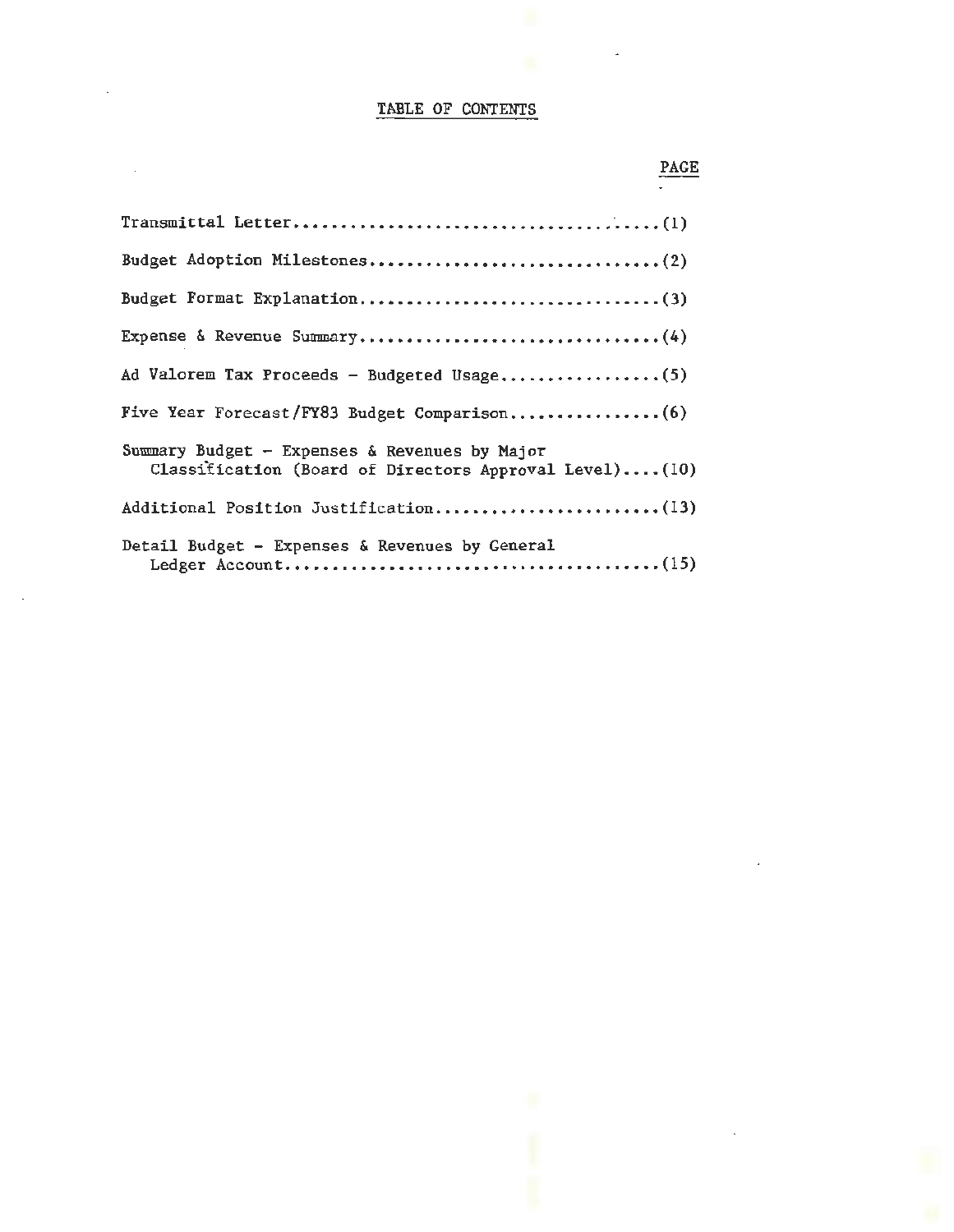June 24, 1982

Chairman Banks & Members of the Board of Directors Hillsborough Area Regional Transit (HART) Authority

Dear Mr. Chairman and Members of the Board:

With arrival of our first forty (40) buses, FY82 has been a most gratifying and rewarding experience. However, promotion of recent major route revisions/expansions, coupled with thirty (30) additional buses, and a new administrative/maintenance facility coming on line, the outlook for FY83 is even more exciting and challenging.

Transmitted herewith is the staff's recommended capital and operating budget for FY83, along with appropriate supporting documents.

The proposed budget anticipates total expenses of \$17,973,792; \$8,870,539 operating expenses, \$8,114,500 capital expenses, and \$988,753 in budgeted reserve. An ad valorem millage rate of .48 mills (the same as FY82) is proposed.

Three (3) significant events will transpire between now and when the budget is finalized. They are: 1) bidding and award of the Authority's general insurance policies; 2) bidding and award of the Authority's employee health insurance coverage; and 3) certification of the calendar year 1982 tax roll. Depending on their outcome, each of these unknowns may mandate a significant budget change.

Prior to final adoption of the budget, staff stands ready to meet with the entire Board, or the Budget Committee, to discuss in detail any and all provisions of the attached FY83 proposed budget.

Sincerely,

Harry F. Orr Executive Administrator

HFO/nas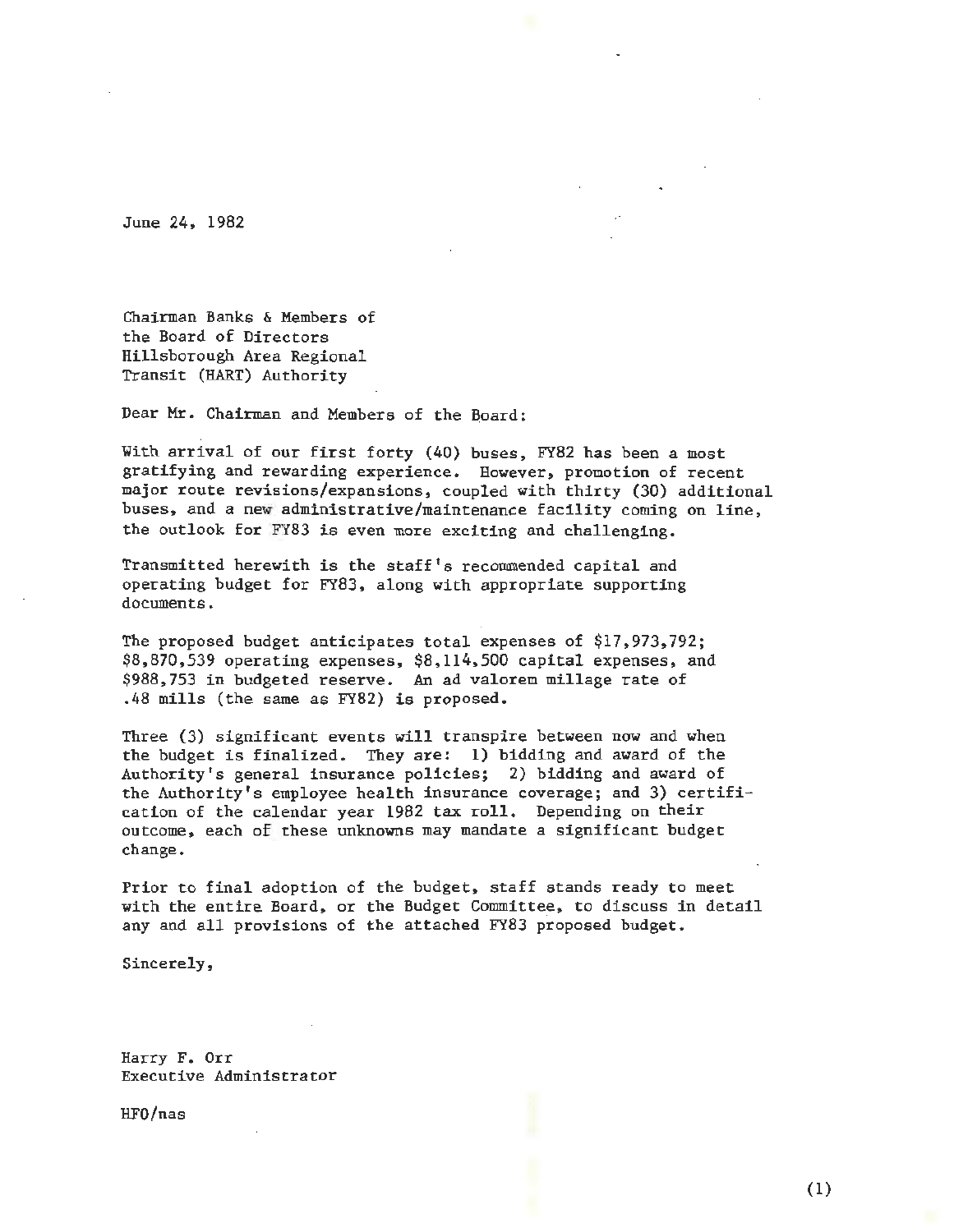- 0 Proposed FY83 Operating and Capital Budget submitted to Board.
- $\bullet$ Budget workshops held with full Board or Budget Committee .
- $\bullet$ Tax roll certified by Property Appraiser
- 0 Within thirty (30) days of certification of· tax roll, HART advises Property Appraiser of proposed millage rate, the rolled back millage rate and date, time and place of a public hearing to consider proposed millage rate and tentative budget.
- ° Within seventy-five (75) days, but not earlier than sixty (60) days of certification of the tax roll, a public hearing must be held on the proposed budget and millage rate.
- 0 Within fifteen (15) days after the first public hearing, HART must advertise its intent to finally adopt the millage rate and budget.
- $\bullet$ A public hearing must held within three (3) days after the day the advertisement is first published. This public hearing must be held after 5:00 p.m.
- $\bullet$ After this public hearing, the Board must adopt a final budget and adopt a resolution setting the millage rate.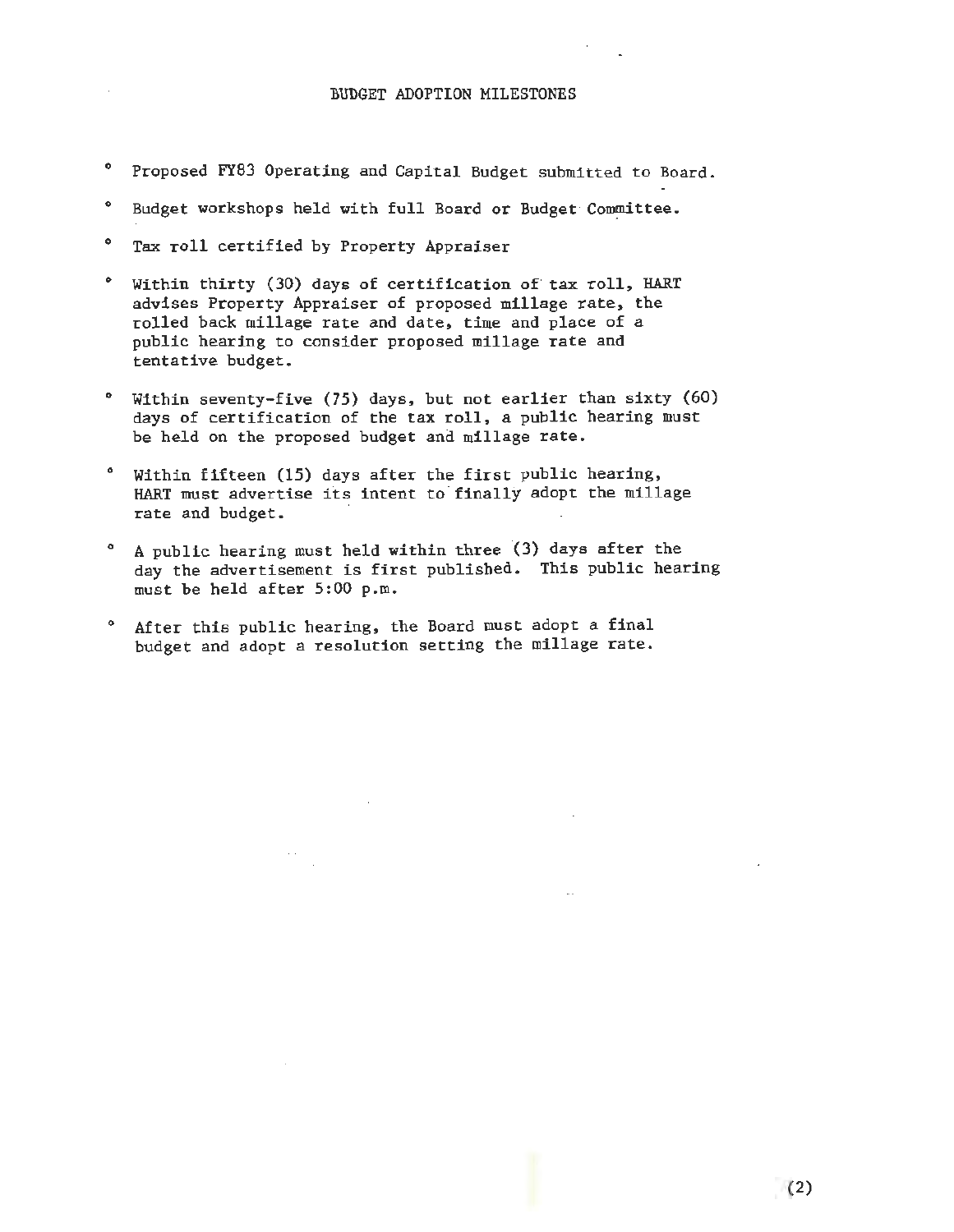### BUDGET FORMAT

The FY83 budget is formatted in much the same manner as FY82. Both a "Summary Budget" and a "Detail Budget" are presented.

The Summary Budget lists the expenses and revenues by major classification. In accordance with the adopted budgeting procedures of the Authority, the Summary Budget is the budget which will ultimately be officially adopted by the Board of Directors.

The Detail Budget breaks down the revenue and expense major classifications of the Summary Budget into much greater detail. The line items reflected in the Detail Budget are those taken directly from the chart of accounts mandated by UMTA.

For example:

Summary Budget

I(c) Services

I(c)(l) Professional Services \$XX,XXX

Detail Budget

I(c) Services

I(c)(l) Professional Services

| Advertising Agency Fees            | \$XX, XXX |
|------------------------------------|-----------|
| Annual Audit                       | XX, XXX   |
| Engineering Consult.               | XX, XXX   |
| Computer Service                   | XX, XXX   |
| Pre-Employ. Fees                   | XX, XXX   |
| Legal                              | XX, XXX   |
| <b>Total Professional Services</b> | \$XX, XXX |

The Roman Numeral I represents the first major group in the budget - Operating Expenses. The (c) indicates that "Services" is the third major breakdown within the Operating Expense section. The (1) indicates that "Professional Services" is the first major breakdown under " Services.

(3)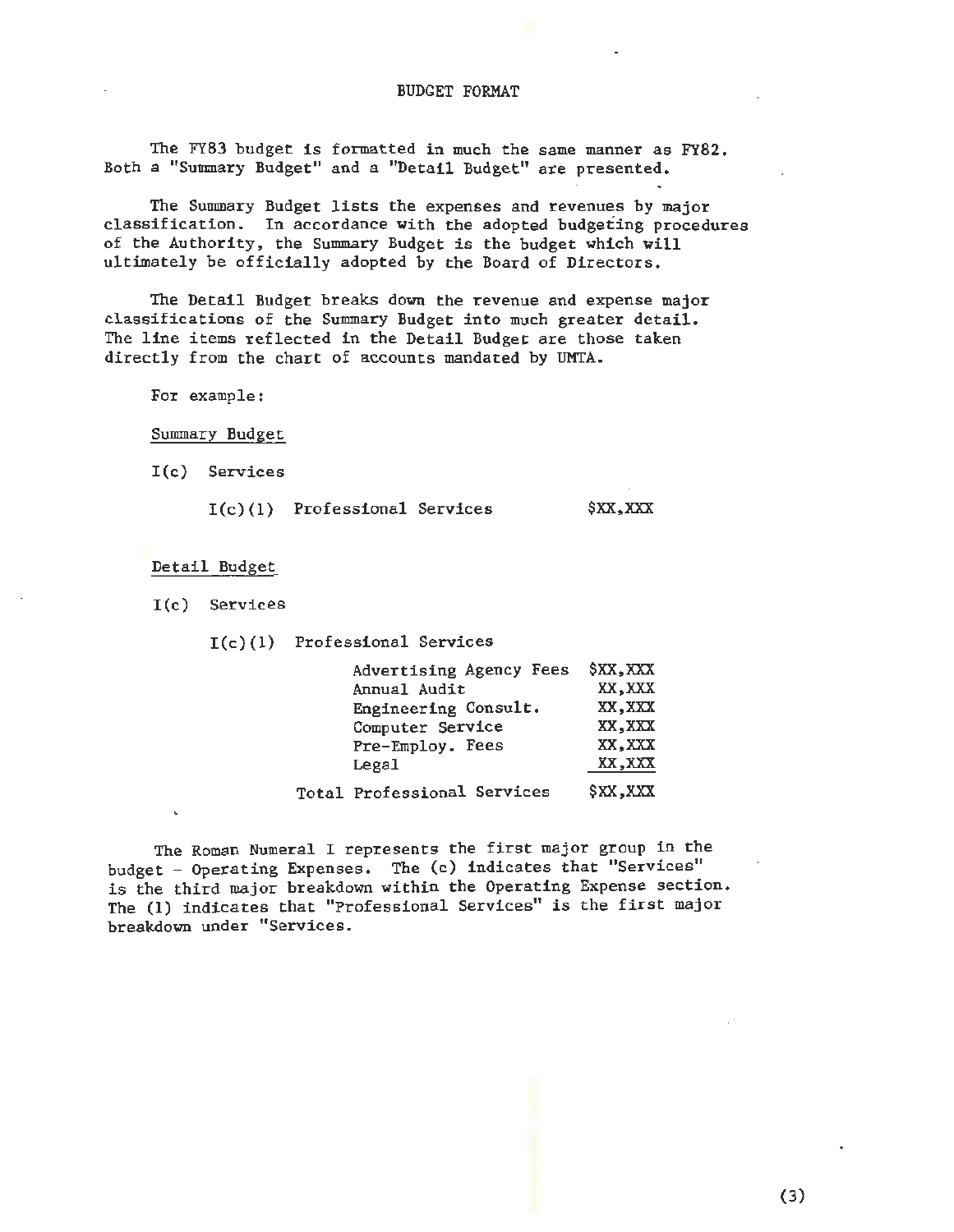### EXPENSE & REVENUE SUMMARY FISCAL YEAR 1983 CAPITAL & OPERATING BUDGET HILLSBOROUGH AREA REGIONAL TRANSIT AUTHORITY

-EXPENSES-

|             | Operating Expenses:                                                                |                                       |               |              |
|-------------|------------------------------------------------------------------------------------|---------------------------------------|---------------|--------------|
|             | Direct Labor & Fringes<br>Fuel<br>Other Non-Labor                                  | \$5,357,799<br>1,935,973<br>1,576,767 |               |              |
|             | Total Operating Expense                                                            |                                       | \$8,870,539   |              |
|             | Capital Grants:                                                                    |                                       |               |              |
|             | 30 Bus Grant<br>Amended Garage Grant<br>Bearss Avenue Park & Ride                  | \$5,574,500<br>1,875,000<br>665,000   |               |              |
|             | Total Capital Grants                                                               |                                       | \$8,114,500   |              |
| Reserves:   |                                                                                    |                                       |               |              |
|             | FY84 Capital<br>Unfunded Sick Leave Liability<br>13(c) Pension Accelerated Payment | \$<br>580,000<br>73,955<br>334,798    |               |              |
|             | Total Reserves                                                                     |                                       | \$<br>988,753 |              |
|             | Total Expenses                                                                     |                                       |               | \$17,973,792 |
|             | -REVENUES-                                                                         |                                       |               |              |
|             | System Generated                                                                   |                                       |               |              |
|             | Passenger Fares<br>Other Miscellaneous                                             | \$2,689,095<br>415,900                |               |              |
|             | Total                                                                              |                                       | \$3,104,995   |              |
|             | Federal/State Assistance                                                           |                                       |               |              |
|             | UMTA Operating<br>UMTA Capital<br>State DOT Capital                                | \$2,876,091<br>6,624,600<br>744,950   | $\mathcal{L}$ | $\sim$       |
|             | Total                                                                              |                                       | \$10,245,641  |              |
| <b>HART</b> |                                                                                    |                                       |               |              |
|             | FY83 Ad Valorem<br>FY82 Capital Reserve                                            | \$4,202,385<br>420,771                |               |              |
|             | Total                                                                              |                                       | \$4,623,156   |              |
|             | Total Revenues                                                                     |                                       |               | \$17,973,792 |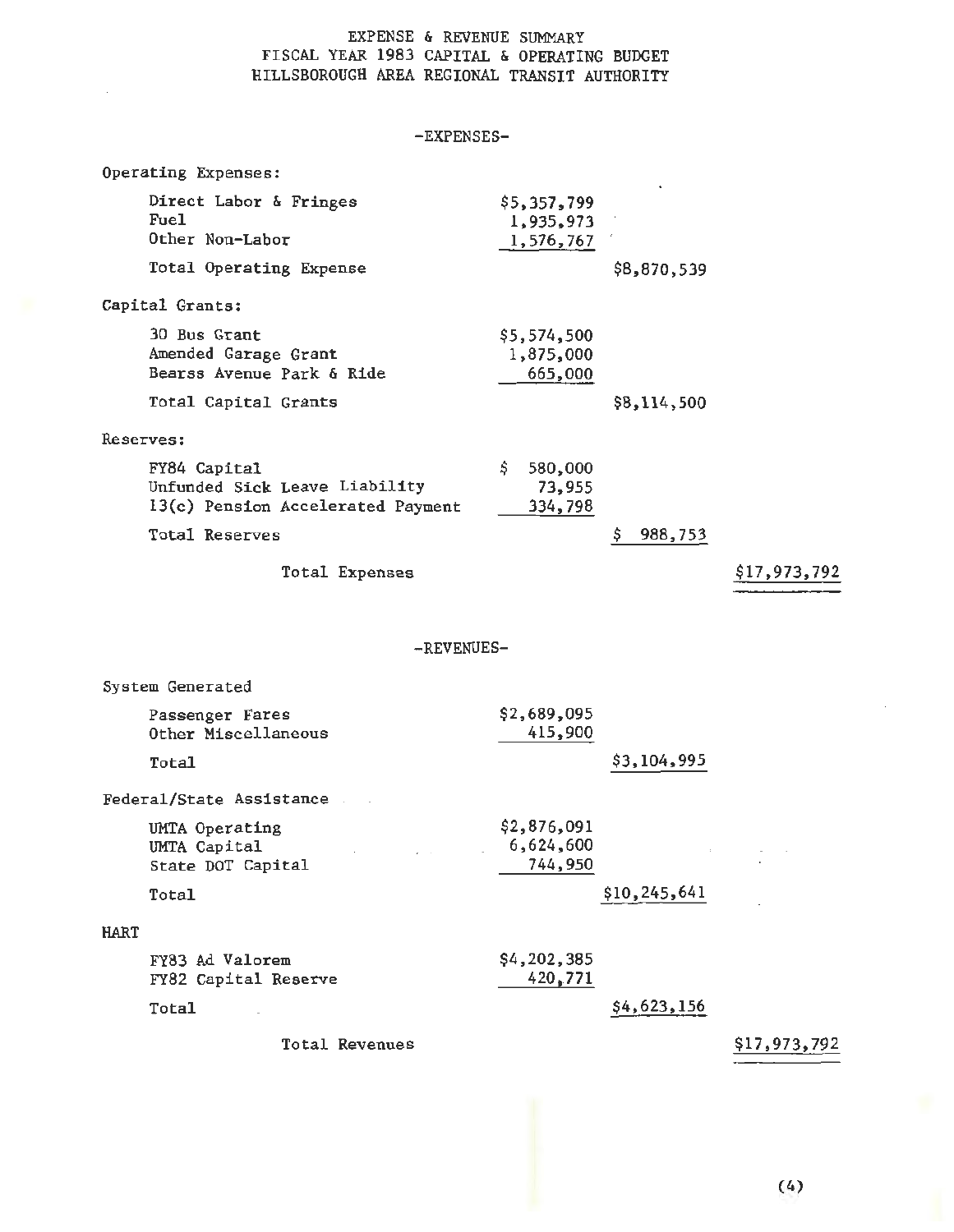### FISCAL YEAR 1983

AD VALOREM PROCEEDS - BUDGETED USAGE

| Amount estimated to be available from<br>.48 mill levy    | \$4,202,385(1) |  |
|-----------------------------------------------------------|----------------|--|
| Capital Reserve from FY82                                 | 420,771        |  |
| Total Available                                           | \$4,623,156    |  |
| Budgeted Use:                                             |                |  |
| Local Share Operating Costs<br>10% Share on UMTA Capital: | \$2,889,453    |  |
| 30 Buses Grant                                            | 557,450        |  |
| Amended Garage Grant                                      | 187,500        |  |
| Bearss Avenue Park & Ride                                 | $-0-$ (2)      |  |
| <b>Reserves:</b>                                          |                |  |
| $FY84$ Capital - 10% Share                                | 580,000        |  |
| Unfunded Sick Leave Accrual                               | 73,955         |  |
| Accelerated 13(c) Pension Payback                         | 334,798        |  |
| Total Usage                                               | \$4,623,156    |  |

### NOTES:

- (1) Based on a 7% increase. Until the tax rolls are certified, staff is relying on the historical trend.
- (2) No local share dollars will be required since HART will be putting up the value of the land as the local share. The State DOT is processing the documents to provide title to HART at no cost.

 $\overline{\phantom{a}}$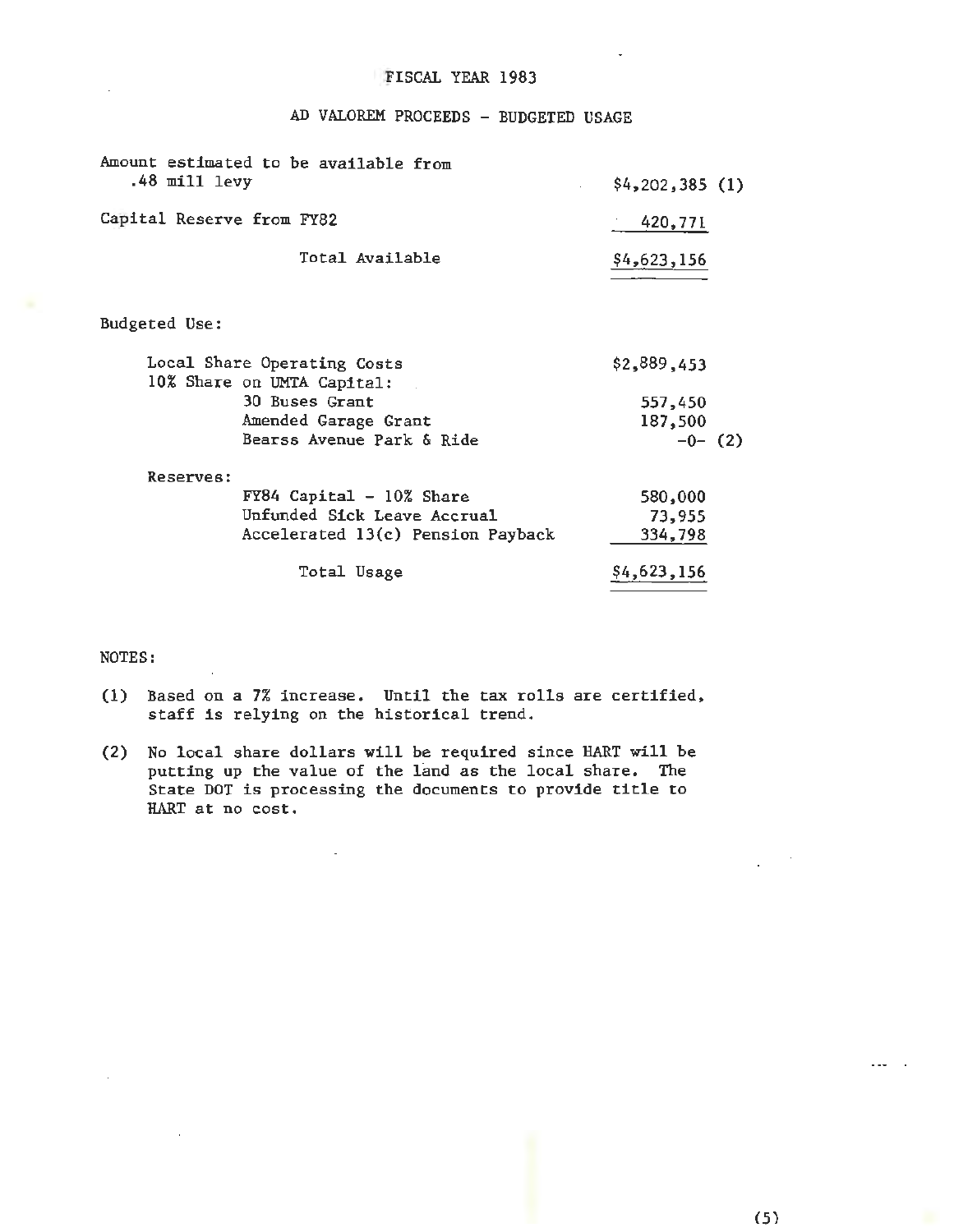### FIVE YEAR FORECAST/FY83 BUDGET COMPARISON

At the April, 1982, Board meeting, staff presented a five (5) year financial forecast of revenues and expenses which under certain assumptions could be anticipated to complete the Authority's five (5) year expansion program. The following is a comparison and explanation of the figures contained in the five  $(5)$  year forecoast and the FY83 budget request.

|                                    | FY83 AS SHOWN IN<br>FIVE YEAR FORECAST | PROPOSED<br>FY83 BUDGET |
|------------------------------------|----------------------------------------|-------------------------|
| <b>EXPENSES:</b>                   |                                        |                         |
| Operating Expense                  |                                        |                         |
| Personnel & Fringes                | \$5,065,000                            | \$5,357,799             |
| Fue <sub>1</sub><br>Other          | 1,465,000<br>1,196,000                 | 1,935,973<br>1,576,767  |
| Total Operating                    | \$7,726,000                            | \$8,870,539             |
| Capital Expense                    |                                        |                         |
| 30 Bus Grant                       | \$5,571,300                            | \$5,574,500             |
| Amended Garage Grant               | 500,000<br>$-0-$                       | 1,875,000<br>665,000    |
| Bearss Avenue Park & Ride          |                                        |                         |
| Total Capital                      | \$6,071,300                            | \$8,114,500             |
| Reserves                           | \$1,069,638                            | 988,753<br>\$.          |
| TOTAL                              | \$14,866,938                           | <u>\$17,973,792</u>     |
| REVENUES:                          |                                        |                         |
|                                    |                                        | \$3,104,995             |
| System Generated<br>UMTA Operating | \$3,040,000<br>2,249,280               | 2,876,091               |
| UMTA & State Capital               | 5,464,170                              | 7,369,550               |
| Local Operating                    | 2,436,720                              | 2,889,453               |
| Local Capital                      | 607,130                                | 744,950                 |
| Local Reserves                     | 1,069,638                              | 988,753                 |
| TOTAL                              | \$14,866,938                           | \$17,973,792            |

As may be noted from the above comparison, the proposed FY83 budget reflects expenses of approximately \$3,107,000 greater than those forecast in the April, 1982, five (5) year financial forecast. While this is a substantial amount, most of the increases are directly attributable to

(6)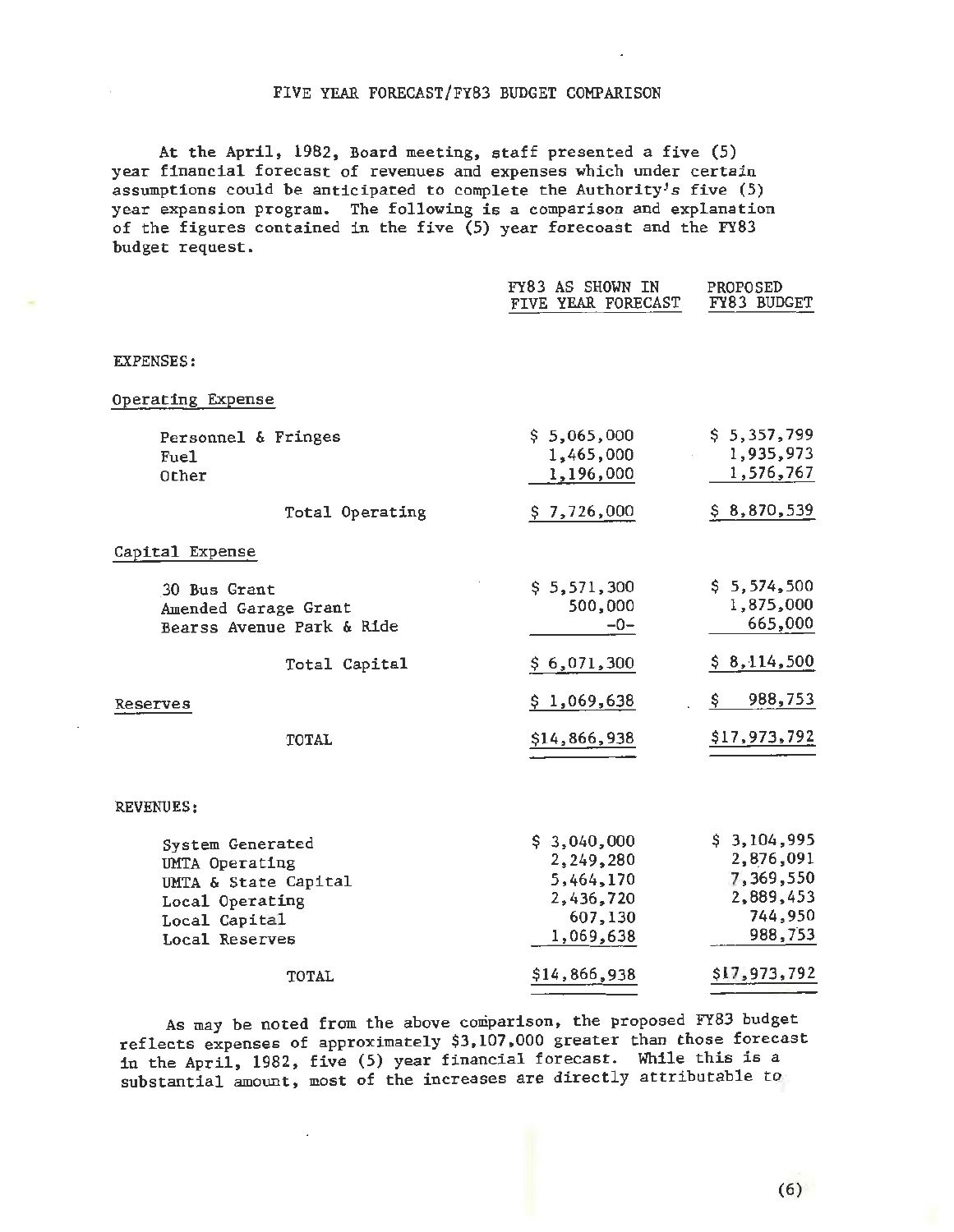Five Year Forecast FY83 Budget Comparison Page 2

four (4) areas: (1) additional capital expense not programmed for FY83 in the five (5) year forecast; (2) reserves proposed *py* staff and the Board Budget Committee at the pre-budget workshops; (3) unanticipated expense; and (4) changes in expense due to a deviation from the assumptions in the five  $(5)$  year forecast. It must be remembered that the five (5) year forecast was a planning tool. The purpose of which was to show the ability of the Authority's .5 mill ad valorem revenues to support the additional fleet size planned in HART's expansion program, in light of anticipated decreases in Federal operating assistance. Based on the latest information available, the increase in expense in the FY83 budget request over that programmed in the five  $(5)$  year plan will have little or no effect on the ability of the Authority to complete it expansion program.

An explanation of some of the major cost differences are as fol lows:

### Personnel Cost & Fringe Benefits:

Three {3) additional positions, as well as a seven percent (7%) general cost of living increase  $\forall s$ . the five percent  $(5%)$  programmed in the five (5) year forecast. A quoted 70-80% increase in the cost of Authority provided employee health insurance premium. Re-bid of health insurance may impact the budgeted figure substantially.

#### Fuel:

The five (5) year forecast budgeted fuel at current prices and suggested initiation of a fuel reserve. At the request of the Budget Committee, the fuel reserve idea was abandoned and the fuel account was budgeted based on anticipated price during FY83. Addition of the five (5) year forecast fuel cost and fuel reserve account approximate the amount budgeted for FY83.

#### Other Operating:

A major increase in the anticipated cost of bus parts, coupled with an unanticipated  $$93,000$  fee from the tax assessor's office, accounted for most of the increases. Other increases not accounted for in the five (5) year forecast were: 1) a new tire mileage contract which reflects the lower tire mileage anticipated on the forty (40) new buses; and 2) a marketing and promotion budget formulated by Hilton Advertising.

#### Capital Expenses:

Two (2) items of additional capital account for approximately two (2) million of the 3.1 million increase from the five (5) year forecast to the FY83 budget. First, a revised cost estimate from Diaz-Seckinger and Associates for construction of the garage facility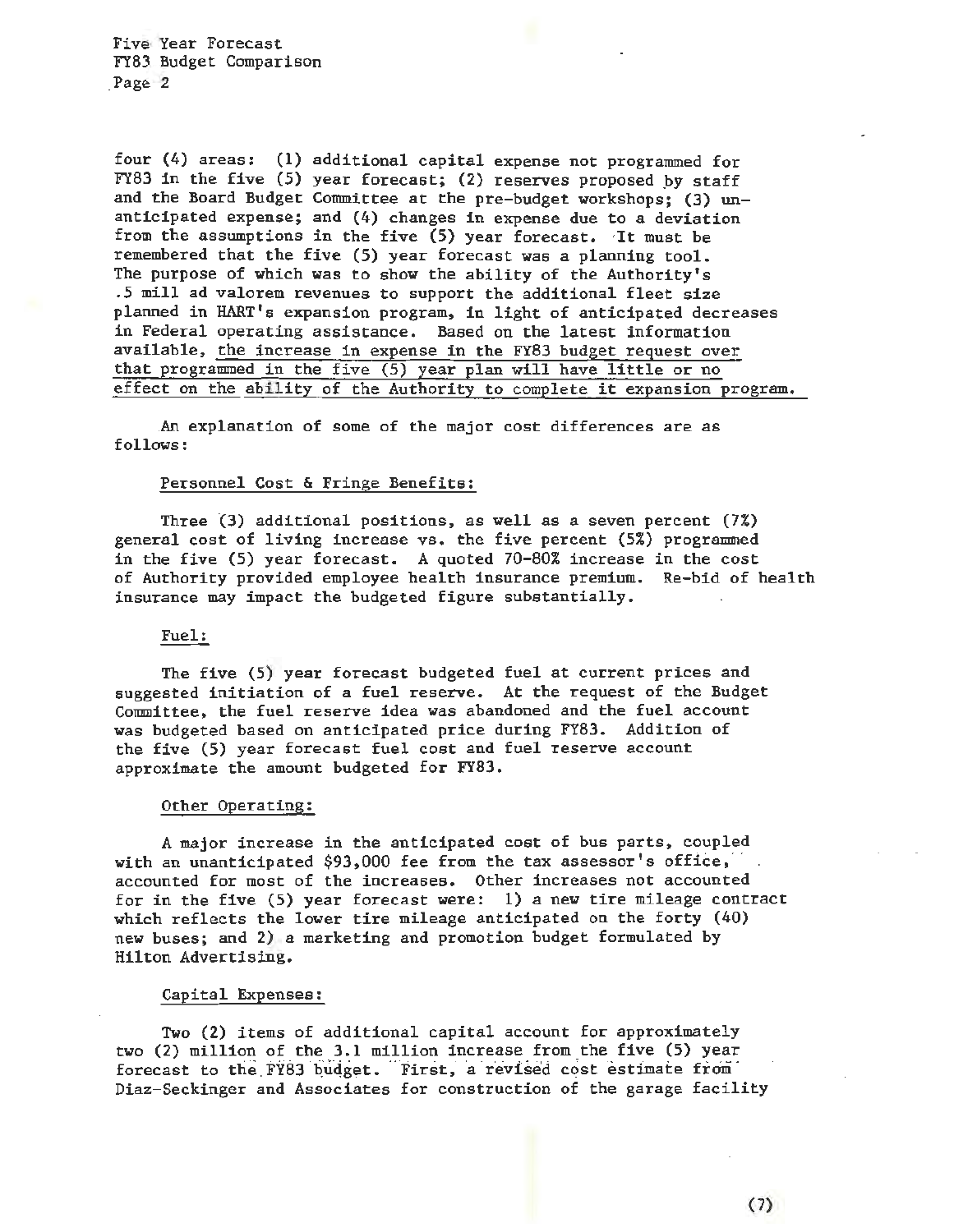Five Year Forecast FY83 Budget Comparison Page 3

 $\mathcal{L}$ 

mandates a 1.875 million grant amendment. The second item is \$665,000 (all Federal funds)° for development of a park & ride faciiity at Bearss Avenue. This project which is in HART's five (5) year expansion program was previosuly slated for construction by the State using Interstate transfer funds. Programming problems at the State level for funds for this project has caused a change in project planning. HART will now undertake the project using UMTA Section 3 funds. The 20% local share will be made available by putting up the value of the land. The State is currently processing the document to provide title of the property to HART at no cost.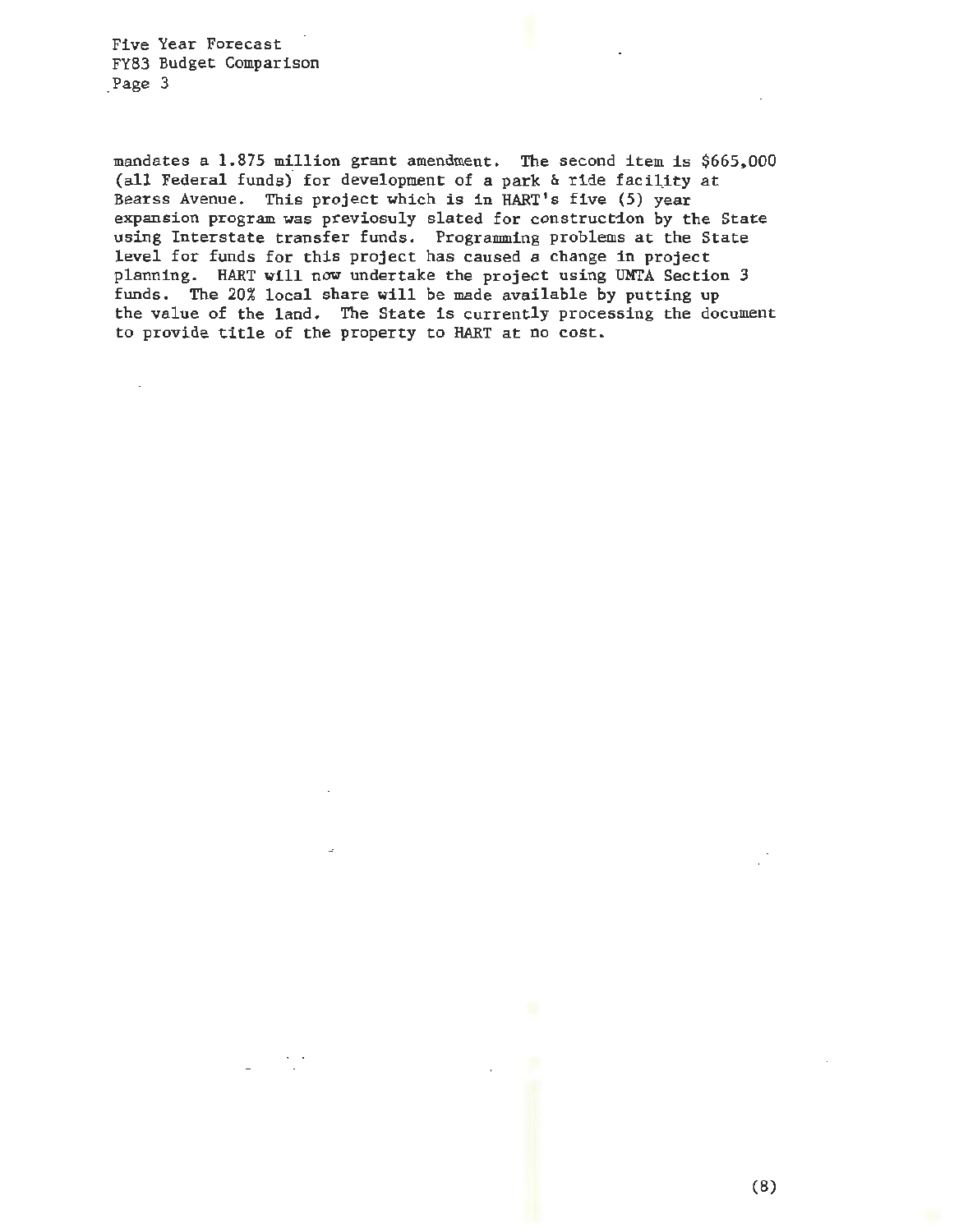# SUMMARY BUDGET

Service Contractor

# EXPENSES & REVENUES BY MAJOR CLASSIFICATION

(BOARD OF DIRECTORS APPROVAL LEVEL)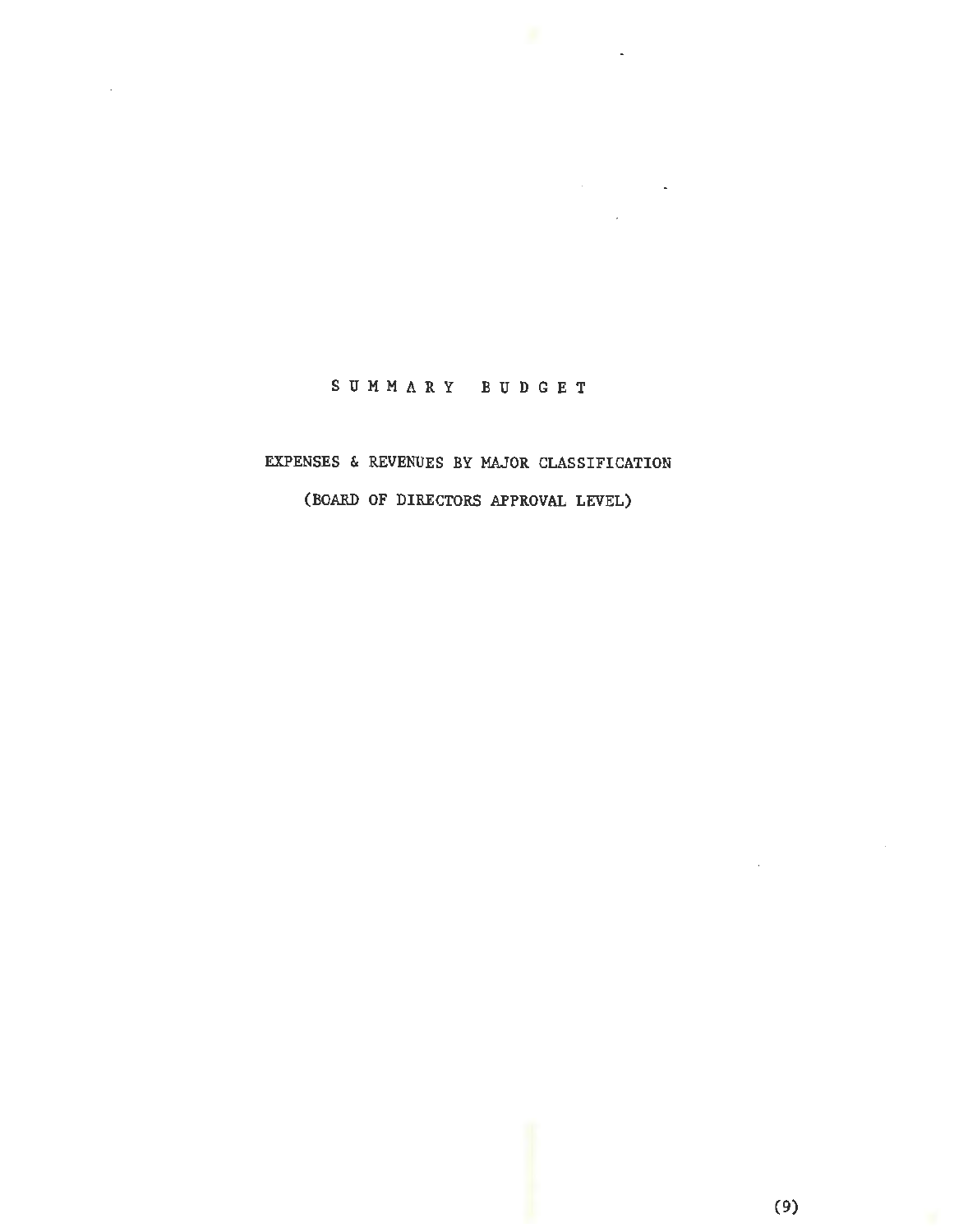## SUMMARY CAPITAL & OPERATING BUDGET OCTOBER 1, 1982 THRU SEPTEMBER 30, 1983 (FY83) HILLSBOROUGH AREA REGIONAL TRANSIT AUTHORITY

|                   |                     |                               | <b>FY82</b><br><b>PROJECTED</b><br>YEAR END | <b>FY83</b><br><b>PROPOSED</b><br>APPROPRIATION |
|-------------------|---------------------|-------------------------------|---------------------------------------------|-------------------------------------------------|
| <b>SECTION I:</b> |                     | OPERATING EXPENSES            |                                             |                                                 |
| I(a)              | <b>DIRECT LABOR</b> |                               |                                             |                                                 |
|                   | I(a)(1)             | Operations                    | \$2,105,810                                 | \$2,655,191                                     |
|                   | I(a)(2)             | Maintenance                   | 549,545                                     | 660,449                                         |
|                   | I(a)(3)             | Administration &<br>Marketing | 301,446                                     | 358,374                                         |
|                   | TOTAL DIRECT LABOR  |                               | \$2,956,801                                 | \$3,674,014                                     |
| I(b)              | FRINGE BENEFITS     |                               |                                             |                                                 |
|                   | I(b)(1)             | FICA - HART Share             | \$<br>211,448                               | $\mathsf{S}$<br>255,764                         |
|                   | I(b)(2)             | Pension                       | 364,284                                     | 453,530                                         |
|                   | I(b)(3)             | Medical Insurance             | 169,264                                     | 322,078                                         |
|                   | I(b)(4)             | Life Insurance                | 16,351                                      | 20,729                                          |
|                   | I(b)(5)             | A D & D Insurance             | 1,641                                       | 2,131                                           |
|                   | I(b)(6)             | Unemployment Compensation     | 14,500                                      | 20,000                                          |
|                   | I(b)(7)             | Workers Compensation          | 128,610                                     | 145,546                                         |
|                   | I(b)(8)             | <b>Sick Leave</b>             | 75,941                                      | 80,900                                          |
|                   | I(b)(9)             | Holiday Pay                   | 108,572                                     | 161,800                                         |
|                   | I(b)(10)            | Vacation Pay                  | 88,440                                      | 121,400                                         |
|                   | I(b)(11)            | Other Paid Absence            | 7,700                                       | 8,000                                           |
|                   | I(b)(12)            | Uniforms                      | 39,250                                      | 48,457                                          |
|                   | I(b)(13)            | Service Awards & Other        |                                             |                                                 |
|                   |                     | Fringes                       | 37,252                                      | 43,450                                          |
|                   |                     | TOTAL FRINGE BENEFITS         | \$1,263,253                                 | \$1,683,785                                     |
|                   |                     | TOTAL DIRECT LABOR & FRINGE   |                                             |                                                 |
|                   | <b>BENEFITS</b>     |                               | \$4,220,054                                 | \$5,357,799                                     |
| I(c)              | <b>SERVICES</b>     |                               |                                             |                                                 |
|                   | I(c)(1)             | Professional Service          | \$<br>93,795                                | \$<br>98,650                                    |
|                   | I(c)(2)             | Contract Maintenance          | 63,850                                      | 32,894                                          |
|                   | I(c)(3)             | Other Services                | 37,432                                      | 63,341                                          |
|                   | TOTAL SERVICES      |                               | 195,077<br>$\frac{1}{2}$                    | 194,885<br>s                                    |
| I(d)              |                     | MATERIALS & SUPPLIES          |                                             |                                                 |
|                   | I(d)(1)             | Fuel & Lubricants             | \$1,202,442                                 | \$1,935,973                                     |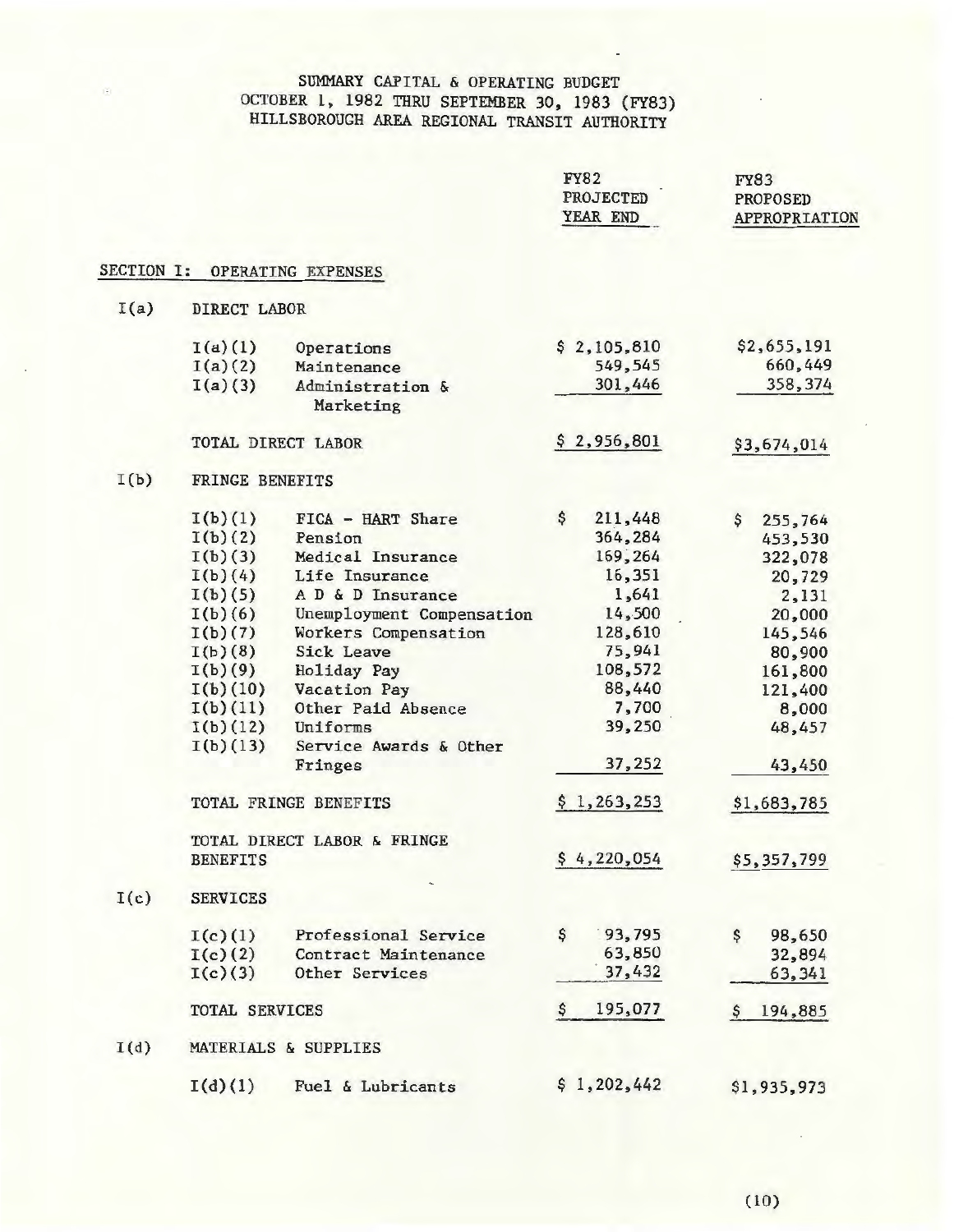Summary Capital & Operating Budget FY83 - Page 2

 $\mathcal{L}$ 

|                         |                                   |                                                       | <b>FY82</b><br><b>PROJECTED</b><br>YEAR END | <b>FY83</b><br><b>PROPOSED</b><br>APPROPRIATION |
|-------------------------|-----------------------------------|-------------------------------------------------------|---------------------------------------------|-------------------------------------------------|
|                         | I(d)(2)                           | Tires & Tubes                                         | \$.<br>59,932                               | \$<br>91,004                                    |
|                         | I(d)(3)                           | Bus Parts, Office &<br>Other Supplies                 | 463,338                                     | 550,089                                         |
|                         |                                   | TOTAL MATERIALS & SUPPLIES                            | \$1,725,712                                 | \$2,577,066                                     |
| I(e)                    | <b>OVERHEAD EXPENSES</b>          |                                                       |                                             |                                                 |
|                         | I(e)(1)<br>I(e)(2)                | Utilities<br>Casualty & Liability                     | \$.<br>39,900                               | 64,550<br>\$.                                   |
|                         | I(e)(3)<br>I(e)(4)                | Costs<br>Taxes<br>Miscellaneous Expense               | 197,550<br>57,295<br>113,740                | 268,492<br>74,306<br>232,230                    |
|                         | I(e)(5)<br>$I(e)$ (6)             | Interest on Short Term<br>Debt<br>Leases & Rentals    | 31,422                                      | $-0-$<br>10,850                                 |
|                         | I(e)(7)                           | UMTA Ineligibles                                      | 28,801<br>498,730                           | 90,361                                          |
|                         | TOTAL OVERHEAD                    |                                                       | \$967,438                                   | 740,789                                         |
|                         | TOTAL NON-LABOR                   |                                                       | \$2,888,227                                 | \$3,512,740                                     |
|                         |                                   | TOTAL OPERATING EXPENSES                              | \$7,108,281                                 | \$8,870,539                                     |
| <b>SECTION II:</b>      |                                   | CAPITAL GRANTS                                        |                                             |                                                 |
| II(a)<br>II(b)<br>II(c) | 30 Bus UMTA Grant<br>FY82 Capital | Amended Garage Grant<br>Bearss Avenue Park & Ride Lot | \$<br>N/A<br>N/A<br>N/A<br>9,482,200        | \$5,574,500<br>1,875,000<br>665,000<br>N/A      |
|                         |                                   | TOTAL CAPITAL GRANTS                                  | \$9,482,200                                 | \$8,114,500                                     |
| SECTION III:            |                                   | <b>BUDGETED RESERVES</b>                              |                                             |                                                 |
| III(a)<br>III(b)        |                                   | Reserve for FY84 Capital<br>Reserve for Unfunded Sick | N/A<br>\$                                   | 580,000<br>S.                                   |
| III(c)                  | Leave Liability                   | Reserve for 13(c) Back Pension<br>Accelerated Payback | $-0-$<br>$-0-$                              | 73,955<br>334,798                               |
|                         |                                   | FY82 Budget Reserves                                  | 420,771                                     | N/A                                             |
|                         |                                   | TOTAL BUDGETED RESERVES                               | 420,771<br>Ş.                               | 988,753<br>Ş.                                   |
|                         |                                   | GRAND TOTAL EXPENSES                                  | \$17,011,252                                | \$17,973,792                                    |

 $\overline{a}$ 

 $\bar{z}$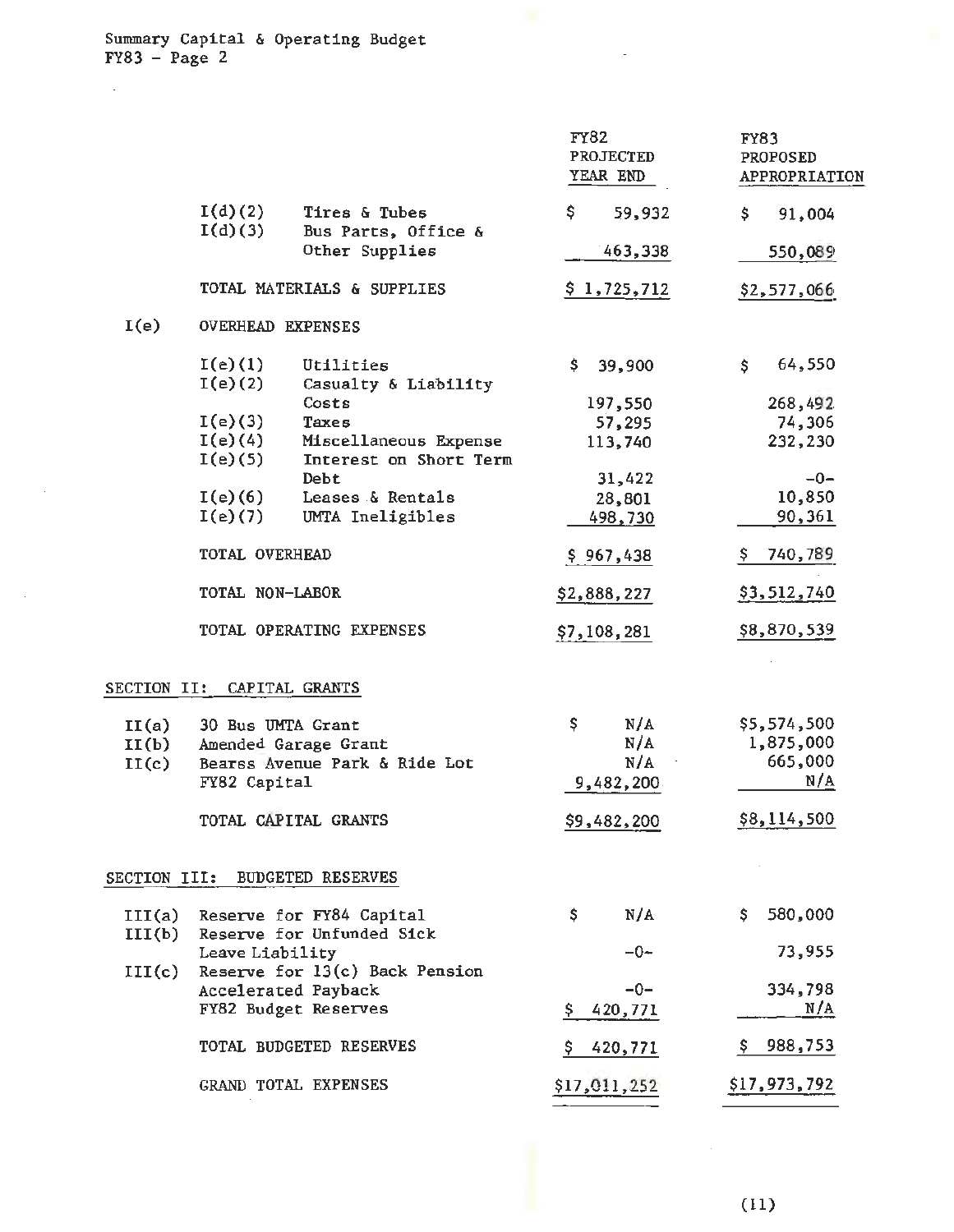Summary Capital & Operating Budget FY83 - Page 3

 $\mathcal{L}^{\pm}$ 

 $\sim$ 

|                                                    |                                                                                                                                                               | <b>FY82</b><br>PROJECTED<br>YEAR END                                 | FY83<br><b>PROPOSED</b><br>APPROPRIATION                             |
|----------------------------------------------------|---------------------------------------------------------------------------------------------------------------------------------------------------------------|----------------------------------------------------------------------|----------------------------------------------------------------------|
| SECTION IV:                                        | OPERATING REVENUES                                                                                                                                            |                                                                      |                                                                      |
| IV(a)<br>IV(b)<br>IV(c)<br>IV(d)<br>IV(e)<br>IV(f) | Passenger Fares<br>Charter Service<br>Advertising<br>Non-Transportation<br>Ad Valorem (Operating)<br>State & Federal Assistance                               | \$2,175,000<br>134,000<br>3,500<br>197,002<br>2,562,210<br>2,127,958 | \$2,689,095<br>155,000<br>4,000<br>256,900<br>2,889,453<br>2,876,091 |
|                                                    | TOTAL OPERATING REVENUE                                                                                                                                       | \$7,199,670                                                          | \$8,870,539                                                          |
| V(a)<br>V(b)<br>V(c)<br>V(d)<br>V(e)               | SECTION V: CAPITAL REVENUES<br><b>UMTA</b><br>State DOT<br>HART FY82 Ad Valorem<br>HART FY82 Capital Reserve<br>HART FY83 Ad Valorem<br>TOTAL CAPITAL REVENUE | \$7,585,760<br>948,220<br>948,220<br>\$9,482,200                     | \$6,624,600<br>744,950<br>$-0-$<br>420,771<br>324,179<br>\$8,114,500 |
| SECTION VI:                                        | RESERVE REVENUE                                                                                                                                               |                                                                      |                                                                      |
| VI(a)<br>VI(b)<br>VI(c)                            | Reserve for FY84 Capital<br>Reserve for Unfunded Sick Leave<br>Accelerated 13(c) Back Pension<br>FY82 Budget Reserve                                          | \$<br>$-0-$<br>420,771                                               | 580,000<br>Ş.<br>73,955<br>334,798<br>N/A                            |
|                                                    | TOTAL RESERVE REVENUE<br>(From Ad Valorem)                                                                                                                    | Ş.<br>420,771                                                        | 988,753<br>Ş                                                         |
|                                                    | GRAND TOTAL REVENUES                                                                                                                                          | \$17,102,641                                                         | \$17,973,792                                                         |

 $\overline{\phantom{a}}$ 

 $\mathcal{A}^{\mathcal{A}}$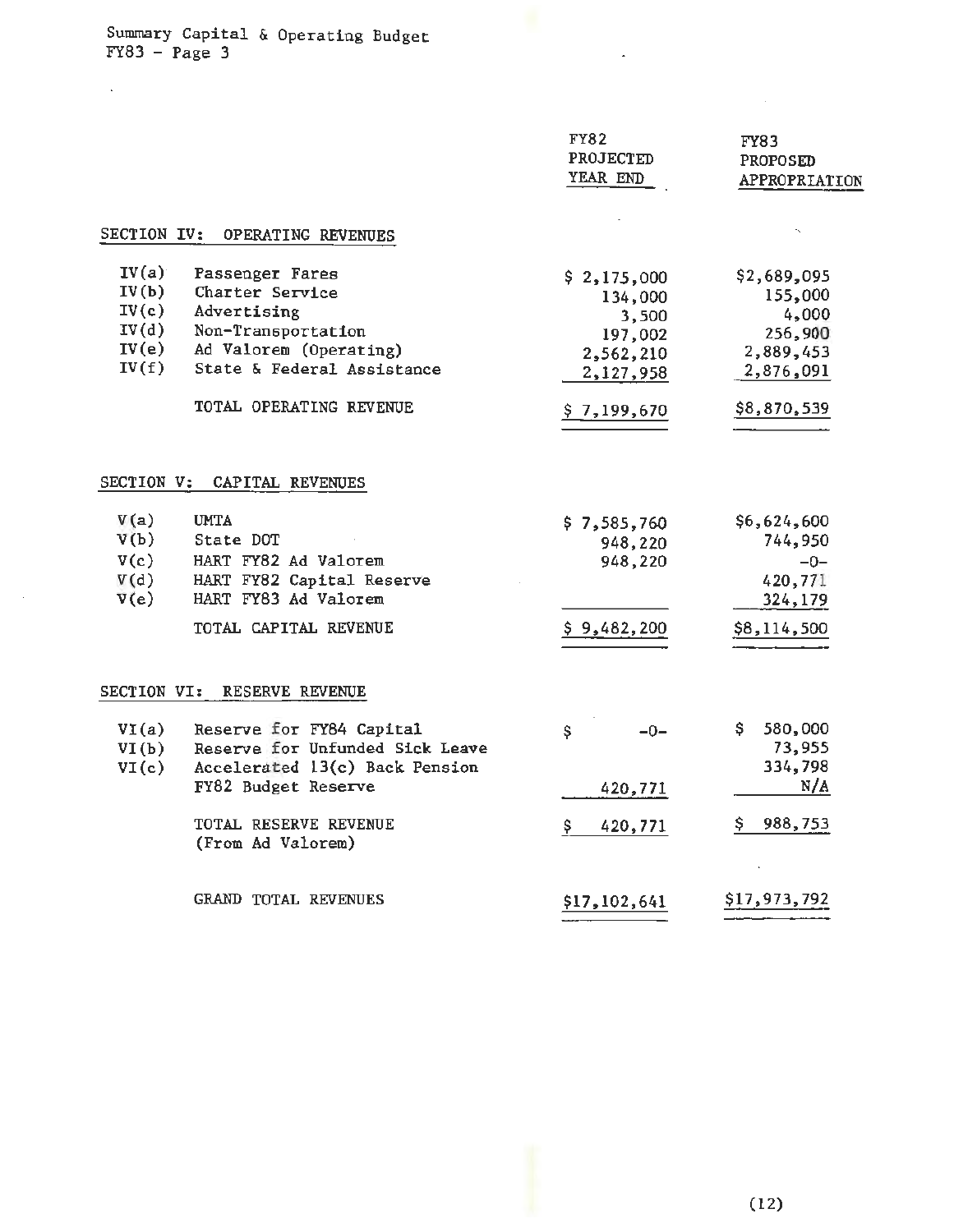#### FY83 BUDGET - REQUESTED ADDITIONAL POSITIONS

The proposed FY83 budget incorporates funds for three. (3) additional positions. The positions requested and justification are as follows:

- 1. Staff requests the Board's concurrence in providing one $(1)$ additional information clerk on a permanent basis. At the May, 1982, Board meeting the Board authorized the hiring of a temporary information clerk to assist in the substantial increase in telephone traffic. With an increase in service of about 55% beginning June 21, 1982, and considering the increased awareness of the Authority's information telephone number (254-HART), which has been generated by Hilton, and the 5,000 new bus stop signs, staff is convinced the current telephone traffic will continue to increase. The three (3) permanent positions and one (1) temporary position are currently handling approximately 1,000 calls per day. The position is budgeted for a starting salary of \$4.80/hour, or  $$9,984$  annually.
- 2. A Marketing Coordinator is currently shown on the Authority's official organizational chart. The position has never been filled. Under the leadership of the Hilton Advertising Agency, HART has made major strides in not only promoting the system, but in formulating a coordinated marketing strategy. During the recent year past, the marketing program has required tremendous amounts of HART's staff time for art work for schedules, route signs, forms, etc. Staff has also been required to contract with Hilton for a substantial portion of the work.

The current position specifies a rather professional employee at a commensuratepay rate. With the professional expertise being handled by Hilton, staff believes the position should be re-classified to a lower level.

Staff requests the Board 's approval to down grade the position to a starting salary of  $$6.28/hour$ , or  $$13,062$ annually. Staff has also budgeted the position to be filled beginning October 1, 1982.

3. A second janitorial position has been budgeted for the additional janitorial work at the new facility. The position is budgeted for August 1, 1983. The beginning salary is \$4.95 per hour or \$10 , 296 annually.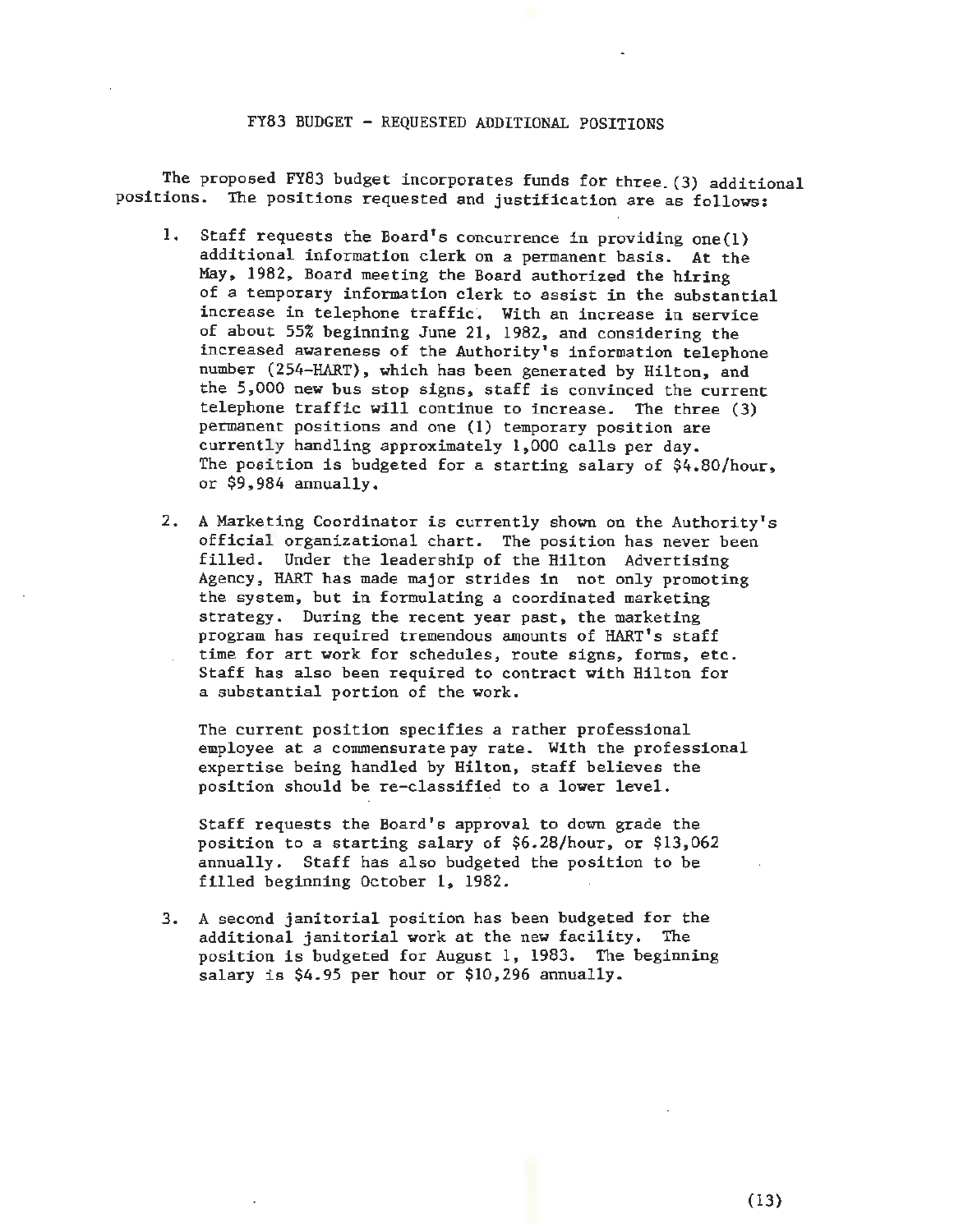# D E T A I L B U D G E T

 $\label{eq:2.1} \mathcal{L}(\mathcal{L}^{\text{max}}_{\mathcal{L}}(\mathcal{L}^{\text{max}}_{\mathcal{L}}(\mathcal{L}^{\text{max}}_{\mathcal{L}}(\mathcal{L}^{\text{max}}_{\mathcal{L}^{\text{max}}_{\mathcal{L}}}))))$ 

 $\mathcal{L}^{\mathcal{L}}(\mathcal{L}^{\mathcal{L}}(\mathcal{L}^{\mathcal{L}}(\mathcal{L}^{\mathcal{L}}(\mathcal{L}^{\mathcal{L}}(\mathcal{L}^{\mathcal{L}}(\mathcal{L}^{\mathcal{L}})))$ 

 $\mathcal{L}$ 

## EXPENSES & REVENUES BY GENERAL LEDGER ACCOUNT

 $\sim 10^{-11}$ 

 $\sim$   $\sim$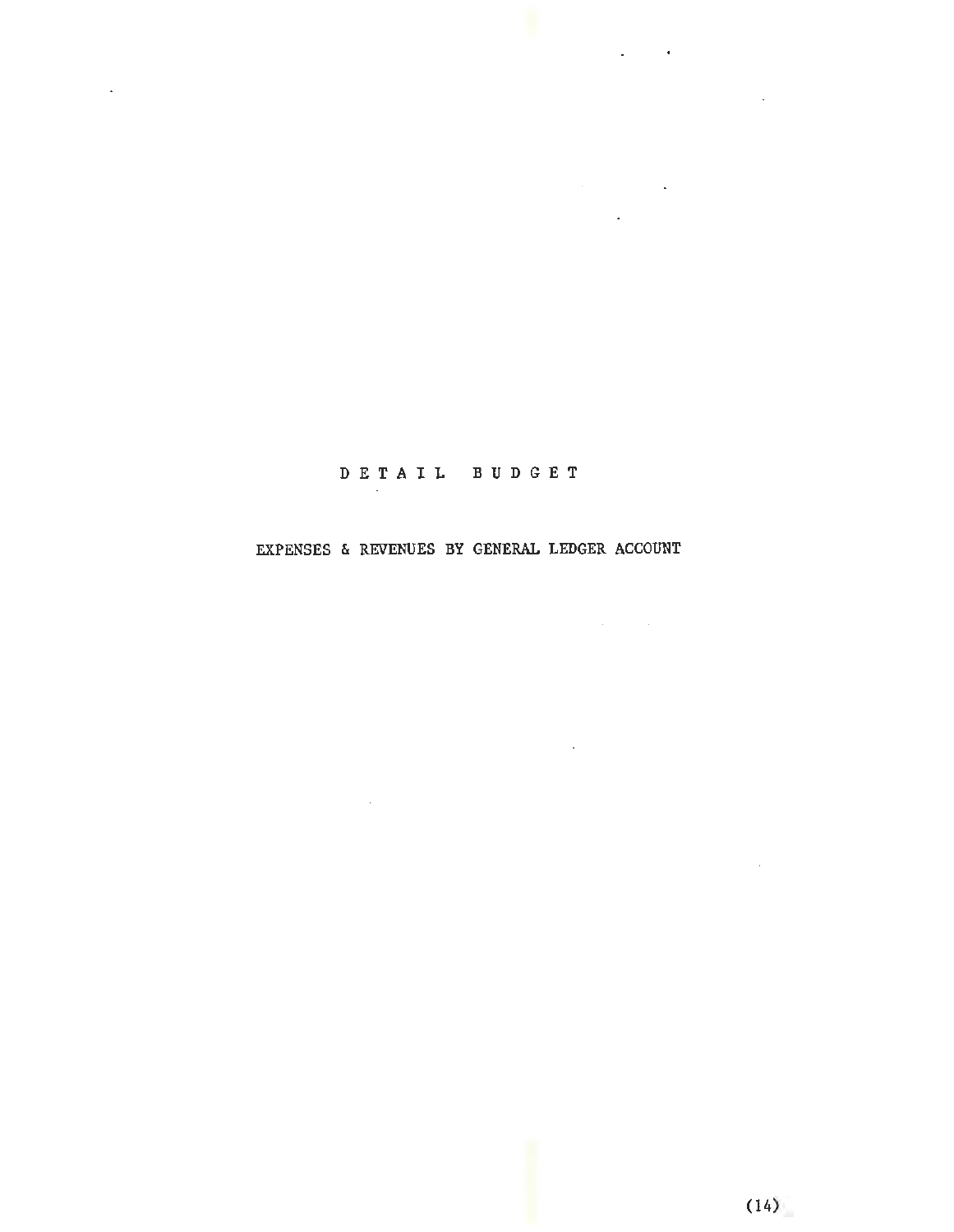### DETAIL CAPITAL & OPERATING BUDGET FISCAL YEAR OCTOBER 1, 1982 THRU SEPTEMBER 30, 1983 (FY83) HILLSBOROUGH AREA REGIONAL TRANSIT AUTHORITY (HART)

| <b>FY83</b>     |
|-----------------|
| <b>PROPOSED</b> |
| APPROPRIATION   |
|                 |

### SECTION I: OPERATING EXPENSES

### I(a) DIRECT LABOR

I(a) (1) Operations

|         | Report Time                          | \$<br>50,450  | \$  | 63,570      |
|---------|--------------------------------------|---------------|-----|-------------|
|         | Travel Time                          | 46,750        |     | 59,150      |
|         | Platform/Route                       | 1,462,201     |     | 2,007,738   |
|         | Platform Charter                     | 30,000        |     | 35,000      |
|         | Minimum Call Out                     | 46,715        |     | 55,000      |
|         | Minimum Weekly                       | 1,868         |     | 2,500       |
|         | Scheduled Overtime Prem.             | $-0-$         |     | 24,270      |
|         | Unscheduled Overtime Prem.           | 129,000       |     | 65,900      |
|         | Spread Time                          | 433           |     | $-0-$       |
|         | Shift Differential                   | 2,646         |     | $-0-$       |
|         | Instructor Training Prem.            | 1,400         |     | 1,000       |
|         | Student Training                     | 47,200        |     | 20,000      |
|         | Accident Report Time                 | 100           |     | 350         |
|         | Witness Time                         | 300           |     | 500         |
|         | Standby Time                         | 25,930        |     | 30,000      |
|         | Union Business                       | 1,057         |     | 1,500       |
|         | Other Non-Operator Business          | 22,500        |     | 20,000      |
|         | Operations Admin. - Sal.             | 230,760       |     | 262,213     |
|         | Operations Admin. $-$ O/T Prem.      | 6,500         |     | 6,500       |
|         | Total Operations                     | \$2,105,810   |     | \$2,655,191 |
| I(a)(2) | Maintenance                          |               |     |             |
|         | Maintenance Admin. - Sal.            | \$<br>52,275  | \$. | 62,024      |
|         | Maintenance Admin. - O/T             | $-0-$         |     | $-0-$       |
|         | Service Rev. Veh. - Sal.             | 156,810       |     | 188,752     |
|         | Service Rev. Veh. - 0/T              | 5,200         |     | 3,575       |
|         | Inspect & maint.<br>Rev. Veh. - Sal. | 260,067       |     | 324,032     |
|         | Inspect & Maint.<br>Rev. Veh. $-0/T$ | 8,750         |     | 7,280       |
|         | Accident Repair                      |               |     |             |
|         | Rev. Veh. - Sal.                     | 55,975        |     | 62,130      |
|         | Accident Repair<br>Rev. Veh. $-0/T$  | 2,500         |     | 2,080       |
|         | Building Maintenance - Sal.          | 7,918         |     | 10,576      |
|         | Building Maintenance - 0/T           | 50            |     | $-0-$       |
|         |                                      |               |     |             |
|         | Total Maintenance                    | \$<br>549,545 | Ş.  | 660,449     |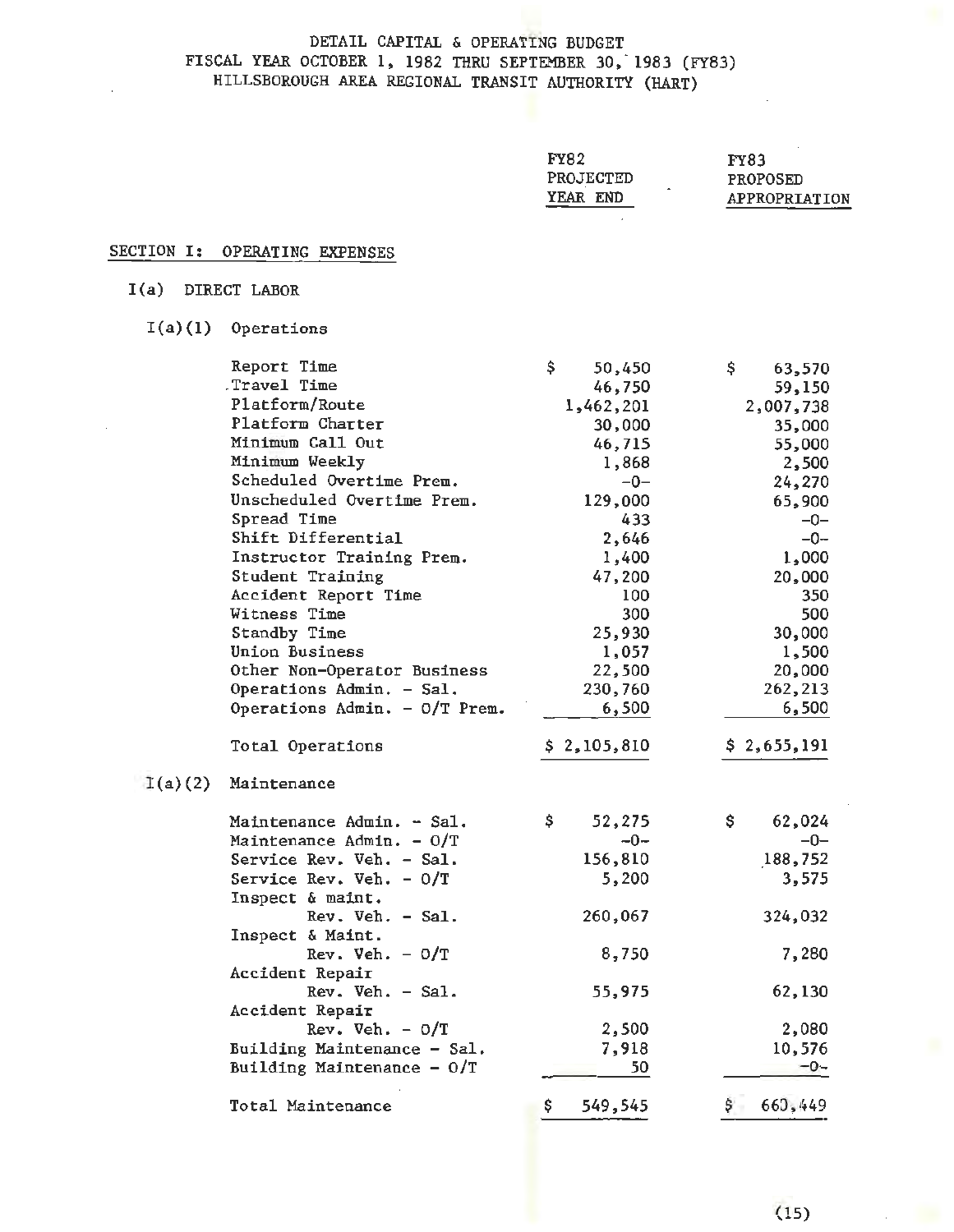| Detail Capital & Operating Budget<br>$FY83 - Page 2$                                                                                                                                                                                                                                                                                                                                                                                                                              |                                                                                                                                                       |                                                                                                                                                                       |
|-----------------------------------------------------------------------------------------------------------------------------------------------------------------------------------------------------------------------------------------------------------------------------------------------------------------------------------------------------------------------------------------------------------------------------------------------------------------------------------|-------------------------------------------------------------------------------------------------------------------------------------------------------|-----------------------------------------------------------------------------------------------------------------------------------------------------------------------|
|                                                                                                                                                                                                                                                                                                                                                                                                                                                                                   | <b>FY82</b><br>PROJECTED<br>YEAR END                                                                                                                  | <b>FY83</b><br>PROPOSED<br>APPROPRIATION                                                                                                                              |
| $I(a)(3)$ Administration & Marketing                                                                                                                                                                                                                                                                                                                                                                                                                                              |                                                                                                                                                       |                                                                                                                                                                       |
| General Admin - Sal.<br>General Admin - 0/T Prem.<br>Marketing & Info - Sal.<br>Marketing & Info - 0/T Prem.                                                                                                                                                                                                                                                                                                                                                                      | \$<br>254,601<br>250<br>45,845<br>750                                                                                                                 | \$.<br>298,136<br>500<br>59,218<br>520                                                                                                                                |
| Total Administration &<br>Marketing                                                                                                                                                                                                                                                                                                                                                                                                                                               | \$.<br>301,446                                                                                                                                        | \$.<br>358,374                                                                                                                                                        |
| TOTAL DIRECT LABOR                                                                                                                                                                                                                                                                                                                                                                                                                                                                | \$2,956,801                                                                                                                                           | \$3,674,014                                                                                                                                                           |
| I(b)<br>FRINGE BENEFITS                                                                                                                                                                                                                                                                                                                                                                                                                                                           |                                                                                                                                                       |                                                                                                                                                                       |
| $I(b)(1)$ FICA - HART Share $(6.72)$                                                                                                                                                                                                                                                                                                                                                                                                                                              |                                                                                                                                                       |                                                                                                                                                                       |
| Operations Admin<br>Rev. Veh. Operations<br>Maintenance Admin.<br>Service Rev. Veh.<br>Inspect & Maintain Rev. Veh.<br>Accident Repair<br>Building Maintenance<br>General Admin.<br>Marketing & Info.                                                                                                                                                                                                                                                                             | \$<br>16,925<br>133,958<br>3,905<br>10,553<br>19,900<br>4,350<br>4,236<br>14,225<br>3,396                                                             | \$.<br>17,987<br>167,282<br>4,682<br>12,903<br>24,463<br>4,578<br>.789<br>18,726<br>4,354                                                                             |
| Total FICA                                                                                                                                                                                                                                                                                                                                                                                                                                                                        | \$<br>211,448                                                                                                                                         | 255,764<br>Ş.                                                                                                                                                         |
| $I(b)(2)$ Pension<br>Operations-Admin - FRS<br>Operations-Admin - City<br>Rev. Veh. Oper. - FRS<br>Rev. Veh. Oper. - City<br>Maint. Admin. - FRS<br>Maint. Admin. - City<br>Service Rev. Veh. - FRS<br>Service Rev. Veh. - City<br>Inspect/Maint. Rev. Veh. - FRS<br>Inspect/Maint. Rev. Veh. - City<br>Accident Repairs - FRS<br>Building Maintenance - FRS<br>General Admin - FRS<br>General Admin - City<br>Marketing & Info - FRS<br>Marketing & Info - City<br>Total Pension | \$<br>26,850<br>4,146<br>203,250<br>23,875<br>6,425<br>$-0-$<br>17,358<br>2,950<br>31,500<br>1,510<br>6,700<br>975<br>25,450<br>7,515<br>4,830<br>950 | \$.<br>29,343<br>4,480<br>272,894<br>20,900<br>7,637<br>$-0-$<br>21,049<br>3,044<br>40,180<br>$-0-$<br>7,468<br>1,287<br>30,549<br>8,000<br>5,870<br>829<br>\$453,530 |
|                                                                                                                                                                                                                                                                                                                                                                                                                                                                                   | 364,284<br>\$.                                                                                                                                        |                                                                                                                                                                       |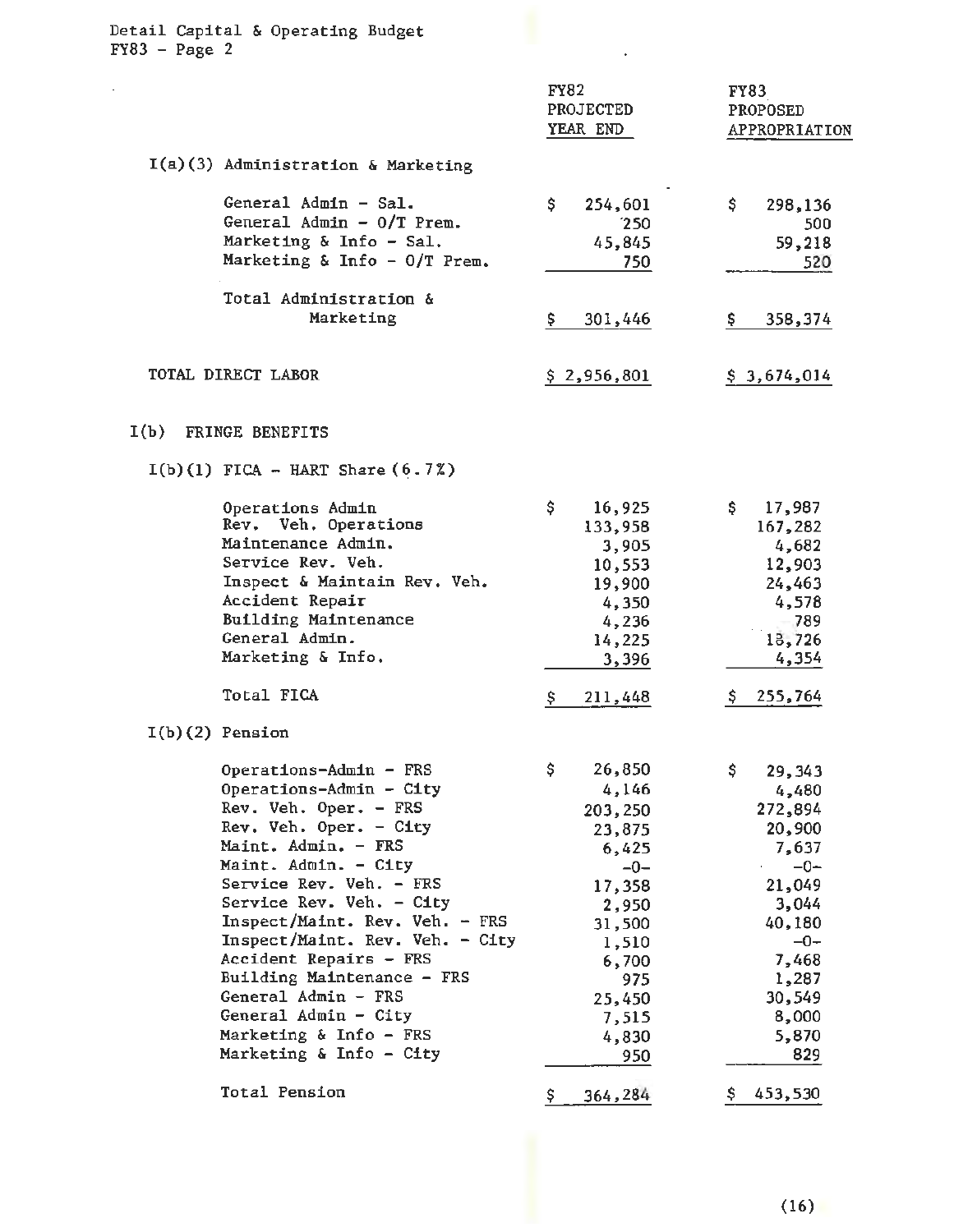$\sim$ 

|                                                                                                                                                                                         | <b>FY82</b><br>PROJECTED<br>YEAR END                                                    | FY83<br><b>PROPOSED</b><br>APPROPRIATION                                                  |
|-----------------------------------------------------------------------------------------------------------------------------------------------------------------------------------------|-----------------------------------------------------------------------------------------|-------------------------------------------------------------------------------------------|
| I(b)(3) Medical Insurance                                                                                                                                                               |                                                                                         |                                                                                           |
| Operations Admin.<br>Rev. Veh. Operations<br>Maint. Admin<br>Service Rev. Veh.<br>Inspect/Maint. Rev. Veh.<br>Accident Repair<br>Building Maint.<br>General Admin.<br>Marketing & Info  | \$<br>13,280<br>109,900<br>2,500<br>11,250<br>15,639<br>2,412<br>478<br>12,100<br>1,705 | \$<br>21,200<br>220,100<br>3,883<br>19,755<br>26,544<br>4,371<br>1,295<br>19,752<br>5,178 |
| Total Medical Insurance                                                                                                                                                                 | \$<br>169,264                                                                           | 322,078<br>S.                                                                             |
| $I(b)(4)$ Life Insurance                                                                                                                                                                |                                                                                         |                                                                                           |
| Operations Admin.<br>Rev. Veh. Operations<br>Maint. Admin.<br>Service Rev. Veh.<br>Inspect/Maint. Rev. Veh.<br>Accident Repair<br>Building Maint.<br>General Admin.<br>Marketing & Info | \$<br>1,750<br>8,923<br>328<br>950<br>1,859<br>251<br>55<br>1,950<br>285                | \$.<br>1,910<br>12,315<br>338<br>1,245<br>1,993<br>285<br>75<br>2,080<br>488              |
| Total Life Insurance                                                                                                                                                                    | \$<br>16,351                                                                            | 20,729<br>\$                                                                              |
| $I(b)(5)$ A D & D Insurance                                                                                                                                                             |                                                                                         |                                                                                           |
| Operations Admin.<br>Rev. Veh. Operations<br>Maint. Admin.<br>Service Rev. Veh.<br>Inspect/Maint. Rev. Veh.<br>Accident Repair<br>Building Maint.<br>General Admin.<br>Marketing & Info | \$<br>175<br>893<br>35<br>95<br>186<br>26<br>6<br>195<br>30                             | \$<br>190<br>1,279<br>34<br>128<br>199<br>30<br>10<br>210<br>51                           |
| Total A D & D Insurance                                                                                                                                                                 | \$<br><u>1,641</u>                                                                      | 2,131<br>\$                                                                               |
| I(b)(6) Unemployment Compensation                                                                                                                                                       |                                                                                         |                                                                                           |
| Rev. Veh. Operations<br>Service Rev. Veh.<br>Inspect/Maint. Rev. Veh.<br>Total Unemployment Compensation                                                                                | \$<br>13,000<br>1,500<br>$-0-$<br>\$<br>14,500                                          | \$<br>14,000<br>3,000<br>3,000<br>20,000                                                  |
|                                                                                                                                                                                         |                                                                                         |                                                                                           |

 $\mathcal{L}^{\text{max}}_{\text{max}}$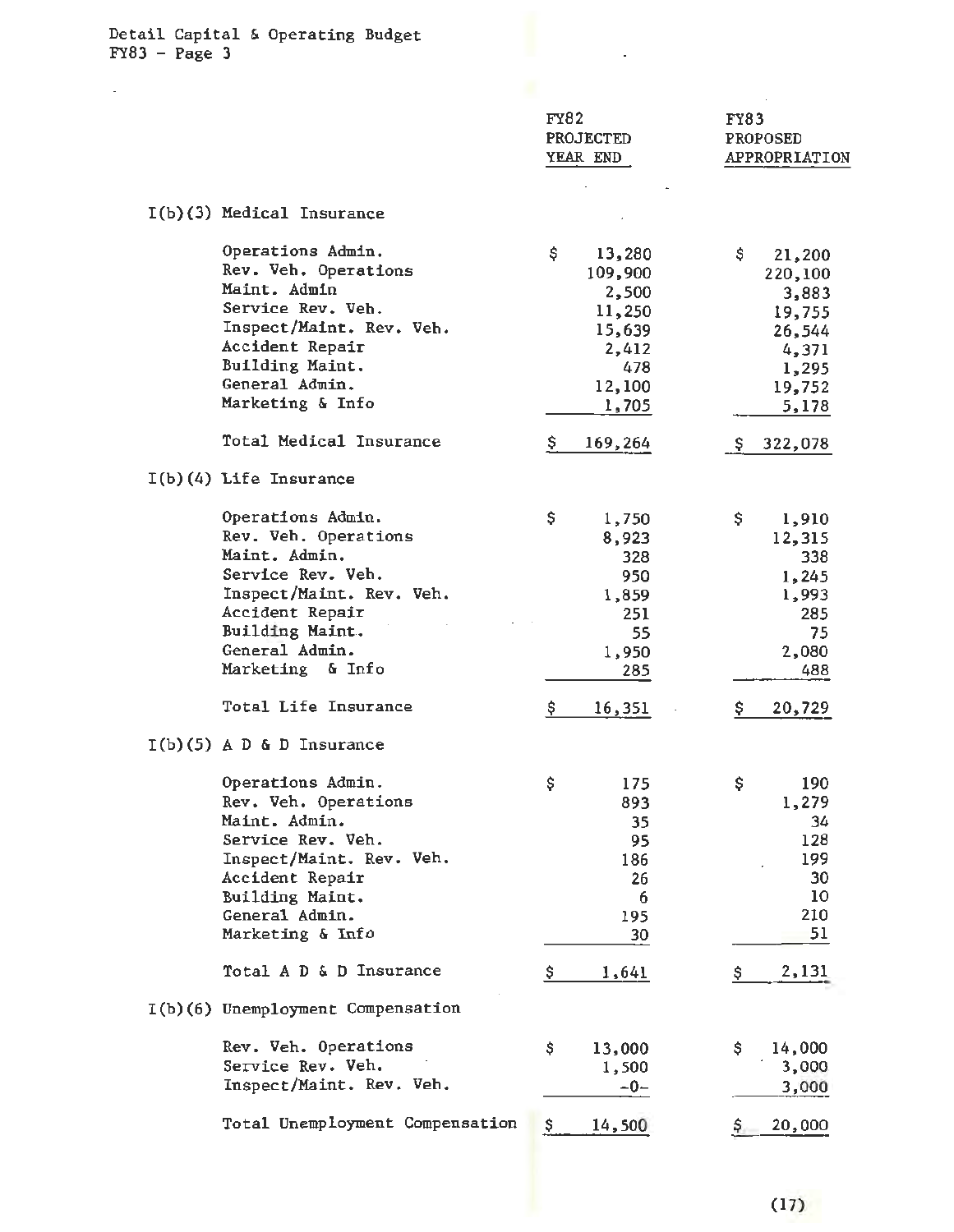$\mathcal{L}^{\text{max}}$ 

|          |                             | <b>FY82</b><br>PROJECTED<br>YEAR END | <b>FY83</b><br>PROPOSED<br>APPROPRIATION |
|----------|-----------------------------|--------------------------------------|------------------------------------------|
| I(b)(7)  | Worker's Compensation       |                                      |                                          |
|          | Operations Admin.           | \$<br>6,725                          | \$<br>6,527                              |
|          | Rev. Veh. Operations        | 76,650                               | 89,412                                   |
|          | Maint. Administration       | 4,100                                | 4,385                                    |
|          | Service Rev. Veh.           | 11,800                               | 13,384                                   |
|          | Inspect/Maint. Rev. Veh.    | 20,950                               | 22,865                                   |
|          | Accident Repair             | 4,360                                | 4,350                                    |
|          | Building Maint.             | 500                                  | 694                                      |
|          | General Admin.              | 3,410                                | 3,788                                    |
|          | Marketing & Info.           | 115                                  | 141                                      |
|          | Total Worker's Compensation | 128,610<br>\$.                       | 145,546<br>s                             |
| I(b)(8)  | Sick Leave                  |                                      |                                          |
|          | Operations Administration   | \$<br>7,600                          | \$<br>6,000                              |
|          | Rev. Veh. Operations        | 42,623                               | 50,475                                   |
|          | Maintenance Admin.          | 750                                  | 750                                      |
|          | Service Rev. Veh.           | 6,260                                | 6,000                                    |
|          | Inspect/Maint. Rev. Veh.    | 11,583                               | 11,500                                   |
|          | Accident Repair             | 1,350                                | 1,200                                    |
|          | Building Maint.             | 225                                  | 225                                      |
|          | General Admin.              | 4,550                                | 4,000                                    |
|          | Marketing & Info            | 1,000                                | 750                                      |
|          | Total Sick Leave            | \$<br>75,941                         | 80,900<br>\$                             |
| I(b)(9)  | Holiday Pay                 |                                      |                                          |
|          | Operations Admin.           | \$<br>10,500                         | \$<br>11,750                             |
|          | Rev. Veh. Operations        | 65,000                               | 104,850                                  |
|          | Maint. Admin.               | 2,600                                | 2,900                                    |
|          | Service Rev. Veh.           | 4,800                                | 7,500                                    |
|          | Inspect/Maint Rev. Veh.     | 10,000                               | 15,000                                   |
|          | Accident Repair             | 1,600                                | 2,750                                    |
|          | Building Maint.             | 372                                  | 550                                      |
|          | General Admin.              | 12,100                               | 14,000                                   |
|          | Marketing & Info.           | 1,600                                | 2,500                                    |
|          | Total Holiday Pay           | 108,572<br>\$.                       | 161,800<br>Ş                             |
| I(b)(10) | Vacation Pay                |                                      |                                          |
|          | Operations Admin.           | \$<br>9,500                          | \$<br>10,500                             |
|          | Rev. Veh. Operations        | 51,000                               | 78,475                                   |
|          | Maint. Admin.               | 2,200                                | 2,500                                    |
|          | Service Rev. Veh.           | 5,500                                | 6,500                                    |
|          | Inspect/Maint. Rev. Veh.    | 6,100                                | 7,000                                    |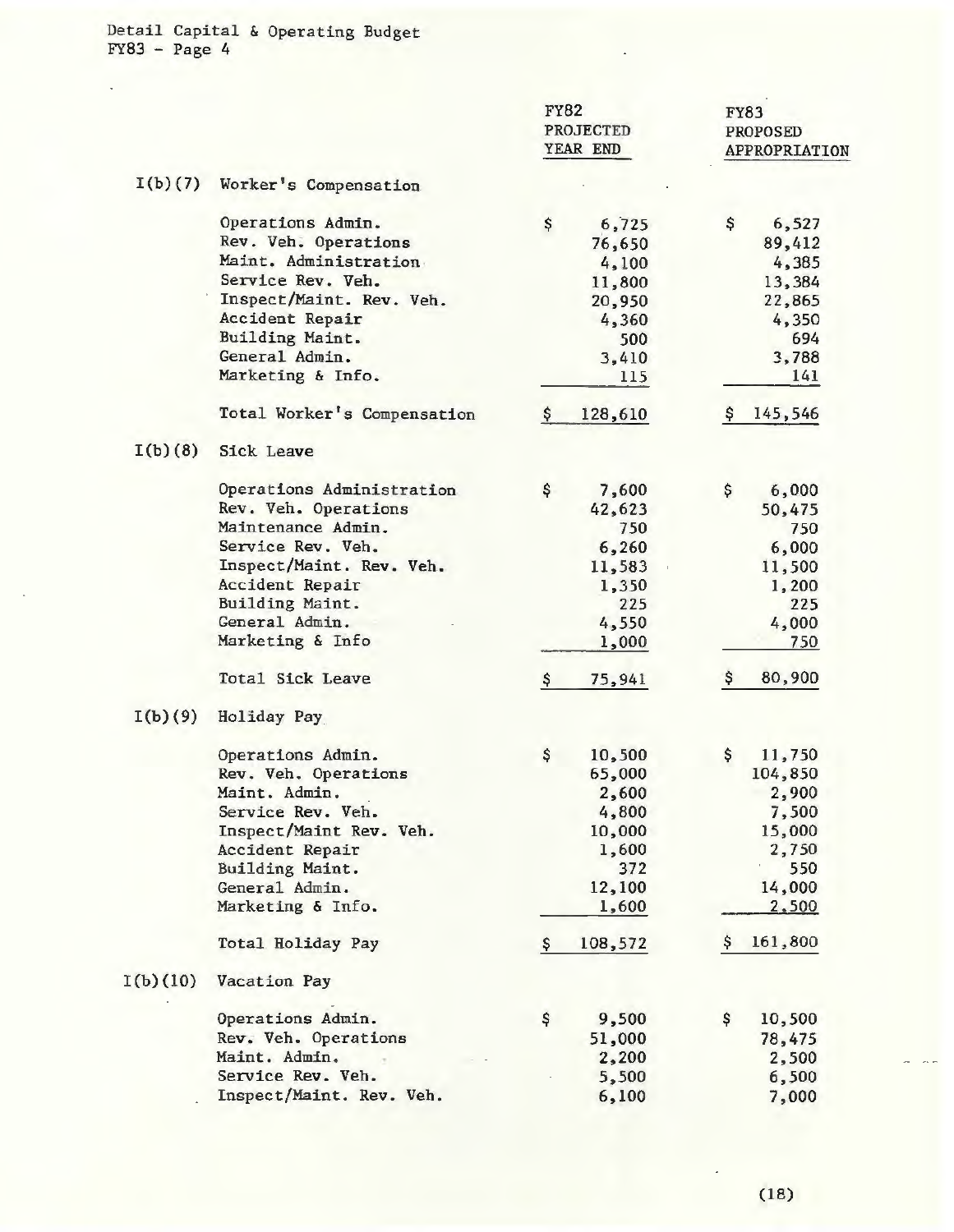$\ddot{\phantom{a}}$ 

|                                                                                                                                                                                         | <b>FY82</b><br><b>PROJECTED</b><br>YEAR END                                      | FY83<br><b>PROPOSED</b><br>APPROPRIATION                                           |
|-----------------------------------------------------------------------------------------------------------------------------------------------------------------------------------------|----------------------------------------------------------------------------------|------------------------------------------------------------------------------------|
| Accident Repair<br>Building Maint.<br>General Admin.<br>Marketing & Info                                                                                                                | \$<br>1,800<br>340<br>10,500<br>1,500                                            | \$<br>2,000<br>425<br>12,000<br>2,000                                              |
| Total Vacation Pay                                                                                                                                                                      | Ş.<br>88,440                                                                     | \$<br>121,400                                                                      |
| I(b)(11) Other Paid Absence                                                                                                                                                             |                                                                                  |                                                                                    |
| Operations Admin.<br>Rev. Veh. Operations<br>Maint. Admin.<br>Service Rev. Veh.<br>Inspect/Maint. Rev. Veh.<br>Accident Repair<br>Building Maint.<br>General Admin.<br>Marketing & Info | \$<br>1,250<br>2,500<br>450<br>500<br>500<br>$-0-$<br>$-0-$<br>2,500<br>$-0-$    | 1,250<br>\$<br>3,000<br>450<br>$-0-$<br>300<br>$-0-$<br>$-0-$<br>3,000<br>$-0-$    |
| Total Other Paid Absence                                                                                                                                                                | Ş.<br>7,700                                                                      | \$<br>8,000                                                                        |
| $I(b)(12)$ Uniforms                                                                                                                                                                     |                                                                                  |                                                                                    |
| Operations Admin.<br>Rev. Veh. Operations<br>Maint. Admin.<br>Service Rev. Veh.<br>Inspect/Maint. Rev. Veh.<br>Accident Repair<br>Building Maint.<br>General Admin.                     | \$<br>1,950<br>22,500<br>900<br>6,200<br>5,550<br>1,000<br>250<br>900            | \$<br>1,739<br>28,135<br>849<br>7,971<br>7,348<br>1,336<br>379<br>700              |
| Total Uniforms                                                                                                                                                                          | <u>\$</u><br>39,250                                                              | \$<br>48,457                                                                       |
| $I(b)(13)$ Service Award & Other Fringes                                                                                                                                                |                                                                                  |                                                                                    |
| Operations Admin.<br>Rev. Veh. Operations<br>Maint. Admin.<br>Service Rev. Veh.<br>Inspect/Maint. Rev. Veh.<br>Accident Repair<br>Building Maint.<br>General Admin.<br>Marketing & Info | \$<br>2,937<br>23,000<br>1,840<br>1,780<br>2,345<br>360<br>$-0-$<br>4,490<br>500 | \$<br>2,750<br>23,050<br>1,250<br>2,000<br>7,100<br>1,050<br>$-0-$<br>5,750<br>500 |
| Total Ser. Award & Other Fringes                                                                                                                                                        | 37,252<br>Ş.                                                                     | 43,450<br>Ş.                                                                       |

 $\mathbb{Z}$ 

(19)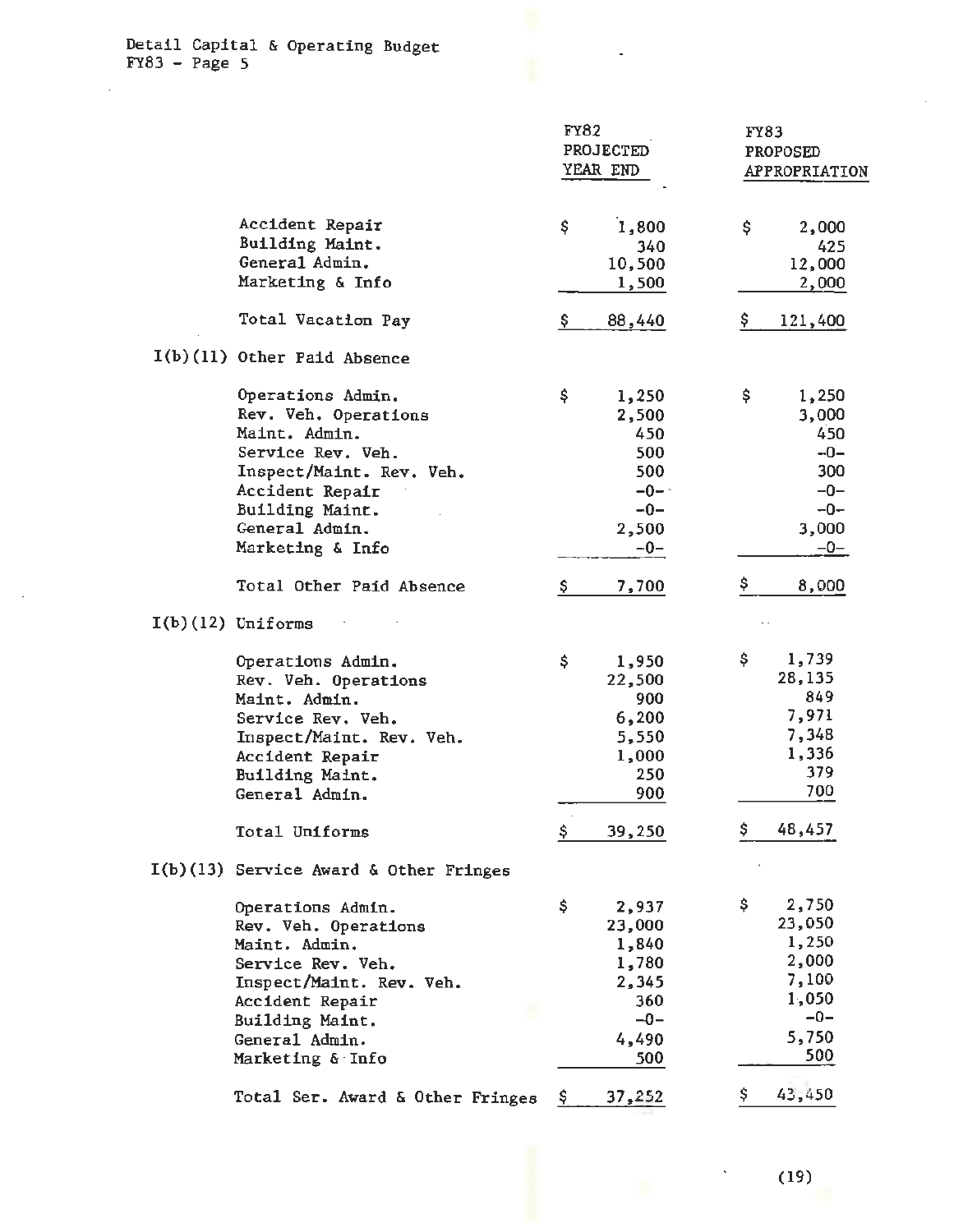TOTAL FRINGE BENEFITS TOTAL LABOR & FRINGES I(c) SERVICES I(c)(l) Professional Services Advertising Agency Annual Audit Engineering Consultant Fees Other Professional Services Computer Service Fees Pre- Employment Fees Legal - General  $\overline{\phantom{a}}$ Labor Total Professional Services I(c)(2) Contract Maintenance Rev. Veh. - Outside Vendor Shop Equipment Maintenance Radio Equipment Maintenance Serv. Veh. - Outside Vendor Building & Shelter Maint. Outside Vendor Parking Lot Maintenance Computer Maintenance Office Machine Service Total Contract Maintenance I(c)(3) Other Services Security Guard Armored Car Service Oil Analysis Total Other Services TOTAL SERVICES I(d) MATERIALS & SUPPLIES I(d)(l) Fuel & Lubricants Gas - Operations Supervisors Diesel - Class A Buses FY82 PROJECTED YEAR END  $$1, 263, 253$ \$4~220~054 \$ \$ 40,000 12,000 745 5,300 2,750 3,000 18,000 12,000 93,795 \$ 20,000 1,750 3,500 1,000 7,300 21,000 *7,850*  1,450  $$63,850$ \$ 35,312 1,920 200  $$37,432$ \$ 195,077 9,750 1,120,000 FY83 PROPOSED APPROPRIATION \$1,683, 785. \$5,357,799 \$ \$ \$ \$ 41,700 15,000 2,200 -0- 3, 850 2,400 12,000 21,500 98,650 *3,000*  1,500 6,000 1,000 8,000 2,500 9,144 1,750 32,894  $$ 45,771$ 2,100 15,470 \$ 63,341 \$ 194,885  $$11,016$ 1,856,643

(20)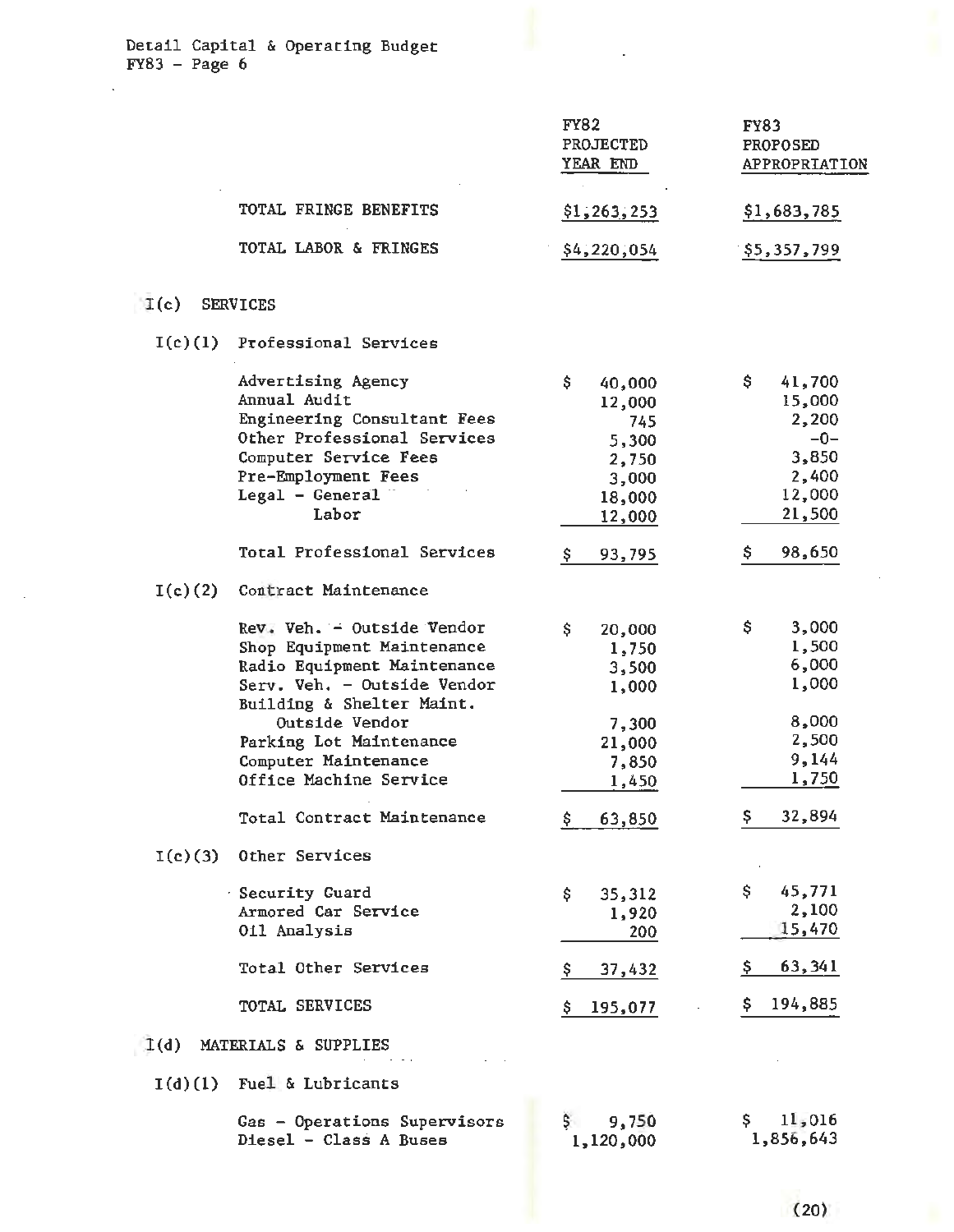$\bar{z}$ 

ý.

|         |                                                                        | <b>FY82</b><br>PROJECTED | <b>FY83</b><br><b>PROPOSED</b> |
|---------|------------------------------------------------------------------------|--------------------------|--------------------------------|
|         |                                                                        | YEAR END                 | APPROPRIATION                  |
|         | Oil & Lube-Class A Buses<br>Propane - Class C Buses                    | \$.<br>39,000<br>18,600  | \$<br>41,283<br>14,918         |
|         | Oil & Lube-Class C Buses                                               | 200                      | 200                            |
|         | Shop Use - Diesel                                                      | 6,492                    | 3,840                          |
|         | Gas - Service Vehicles                                                 | 6,750                    | 5,977                          |
|         | Oil & Lube - Service Veh.                                              | 50                       | 260                            |
|         | Gas - Admin. Vehicles                                                  | 1,600                    | 1,836                          |
|         | Total Fuel & Lubricants                                                | \$1,202,442              | \$1,935,973                    |
| I(d)(2) | Tires & Tubes                                                          |                          |                                |
|         | Tire Mileage - Revenue Buses                                           | \$.<br>59,212            | \$<br>90,284                   |
|         | Tires - Service Vehicles                                               | 480                      | 720                            |
|         | Tires - Admin. Vehicles                                                | 240                      | -0-                            |
|         | Total Tires & Tubes                                                    | 59,932<br>\$.            | Ş.<br>91,004                   |
| I(d)(3) | Bus Parts, Office & Other<br>Supplies                                  |                          |                                |
|         | Tools $\delta$ Equip. - Rev. Veh.                                      | \$.<br>2,500             | \$.<br>3,220                   |
|         | <b>Bus Parts</b><br>and a state of                                     | 340,110                  | 412,000                        |
|         | Tools & Minor Equip. - Maint.                                          | 7,550                    | 2,500                          |
|         | Chemicals (bus soap, de-greasor,<br>$etc.$ )                           | 22,000                   | 23,000                         |
|         | Shop Supplies (rags, sandpaper,<br>starting fluid, welding rods, etc.) | 1,850                    | 5,800                          |
|         | Parts & Materials for bldg/grounds                                     | 8,500                    | .6,000                         |
|         | Bus Parts - Accident Repair                                            | 12,000                   | 15,000                         |
|         | Parts for autos & trucks                                               | 2,500                    | 2,000                          |
|         | Janitorial Supplies                                                    | 3,700                    | 4,300                          |
|         | Parts for Maint. Equipment                                             | 2,500                    | 1,500                          |
|         | General Admin. - Minor Equip.                                          | 75                       | 400                            |
|         | Office Supplies                                                        | 9,000                    | 9,685                          |
|         | Postage                                                                | 3,445                    | 4,600                          |
|         | Printing - Operations                                                  | 39,808                   | 53,234                         |
|         | Computer Forms                                                         | 900                      | 1,025                          |
|         | Letterhead & Office<br>forms                                           | 6,900                    | 5,825                          |
|         | Total Bus Parts, Office & Other<br>Supplies                            | 463,338<br>\$            | 550,089                        |
|         | TOTAL MATERIAL & SUPPLIES                                              | \$1,725,712              | \$2,577,066                    |

l,

 $\ddot{\phantom{a}}$ 

(21)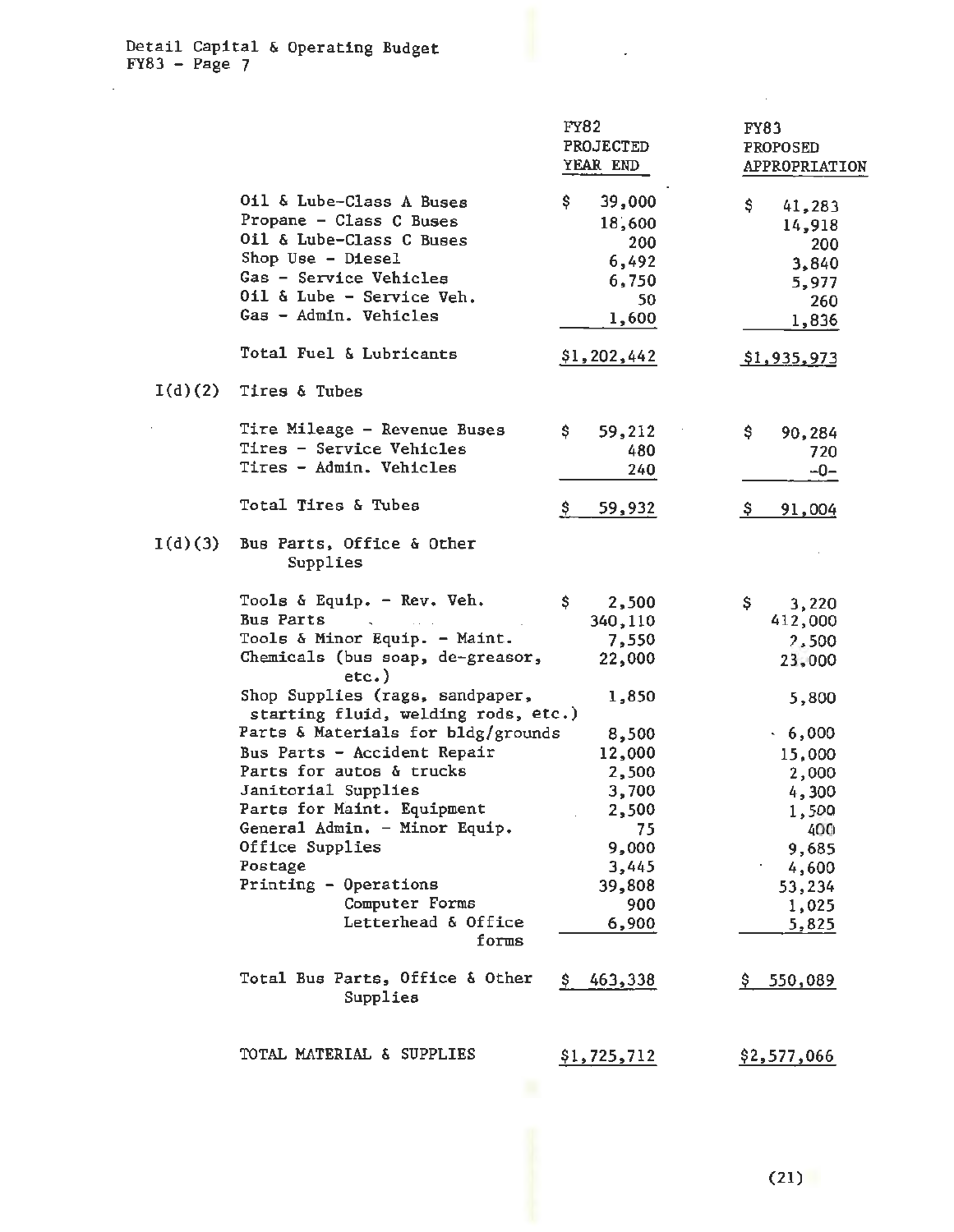$\mathbb{R}^2$ 

 $\overline{a}$ 

|            |                                                                                                                                                                                                                              | <b>FY82</b><br>PROJECTED<br>YEAR END                                       | FY83<br>PROPOSED<br>APPROPRIATION                                            |
|------------|------------------------------------------------------------------------------------------------------------------------------------------------------------------------------------------------------------------------------|----------------------------------------------------------------------------|------------------------------------------------------------------------------|
| I(e)       | <b>OVERHEAD EXPENSES</b>                                                                                                                                                                                                     |                                                                            |                                                                              |
| $I(e)$ (1) | Utilities                                                                                                                                                                                                                    |                                                                            |                                                                              |
|            | Electricity<br>Telephone<br>Water, Sewer, Garb.                                                                                                                                                                              | \$.<br>24,000<br>11,400<br>4,500                                           | \$<br>47,900<br>11,900<br>4,750                                              |
|            | Total Utilities                                                                                                                                                                                                              | \$.<br>39,900                                                              | \$<br>64,550                                                                 |
| $I(e)$ (2) | Casualty & Liability Costs                                                                                                                                                                                                   |                                                                            |                                                                              |
|            | Physical Damage - Vehicles<br>Building & Contents<br>Prop. Damage and Personal<br>Liability                                                                                                                                  | \$.<br>43,000<br>1,550<br>148,000                                          | \$.<br>38,550<br>10,592<br>214,350                                           |
|            | Uninsured Losses                                                                                                                                                                                                             | 5,000                                                                      | 5,000                                                                        |
|            | Total Casualty & Liability Costs                                                                                                                                                                                             | Ş.<br>197,550                                                              | 268,492                                                                      |
| I(e)(3)    | Taxes                                                                                                                                                                                                                        |                                                                            |                                                                              |
|            | Diesel & Gas Tax<br>Tire Property Tax<br>Other Taxes                                                                                                                                                                         | \$<br>55,500<br>1,345<br>450                                               | 72,856<br>\$.<br>1,350<br>100                                                |
|            | Total Taxes                                                                                                                                                                                                                  | 57,295<br>Ş.                                                               | 74,306<br>Ş.                                                                 |
| I(e)(4)    | Miscellaneous Expense                                                                                                                                                                                                        |                                                                            |                                                                              |
|            | Dues & Subscriptions<br>Travel & Meetings<br>Technical Training & Seminars<br>X-Town Tolls & Stadium Parking<br>Advertising & Promotion<br>Legal Advertisements<br>Tax Collector Commission<br>Property Appraiser Commission | \$<br>810<br>3,900<br>1,630<br>8,400<br>15,000<br>5,000<br>79,000<br>$-0-$ | \$<br>650<br>2,460<br>2,250<br>10,145<br>32,850<br>5,000<br>85,000<br>93,875 |
|            | Total Miscellaneous Expense                                                                                                                                                                                                  | 113,740<br>s                                                               | 232,230                                                                      |
| I(e)(5)    | Interest on Short Term Debt                                                                                                                                                                                                  | 31,422<br>Ş.                                                               | Ş.<br>-0-                                                                    |

 $\omega_{\rm{eff}}$ 

¥.

 $\bar{\epsilon}$ 

 $\ddot{\phantom{0}}$ 

(22)

 $\mathcal{A}^{\mathcal{A}}$ 

 $\mathcal{L}^{\mathcal{L}}$  .

 $\overline{a}$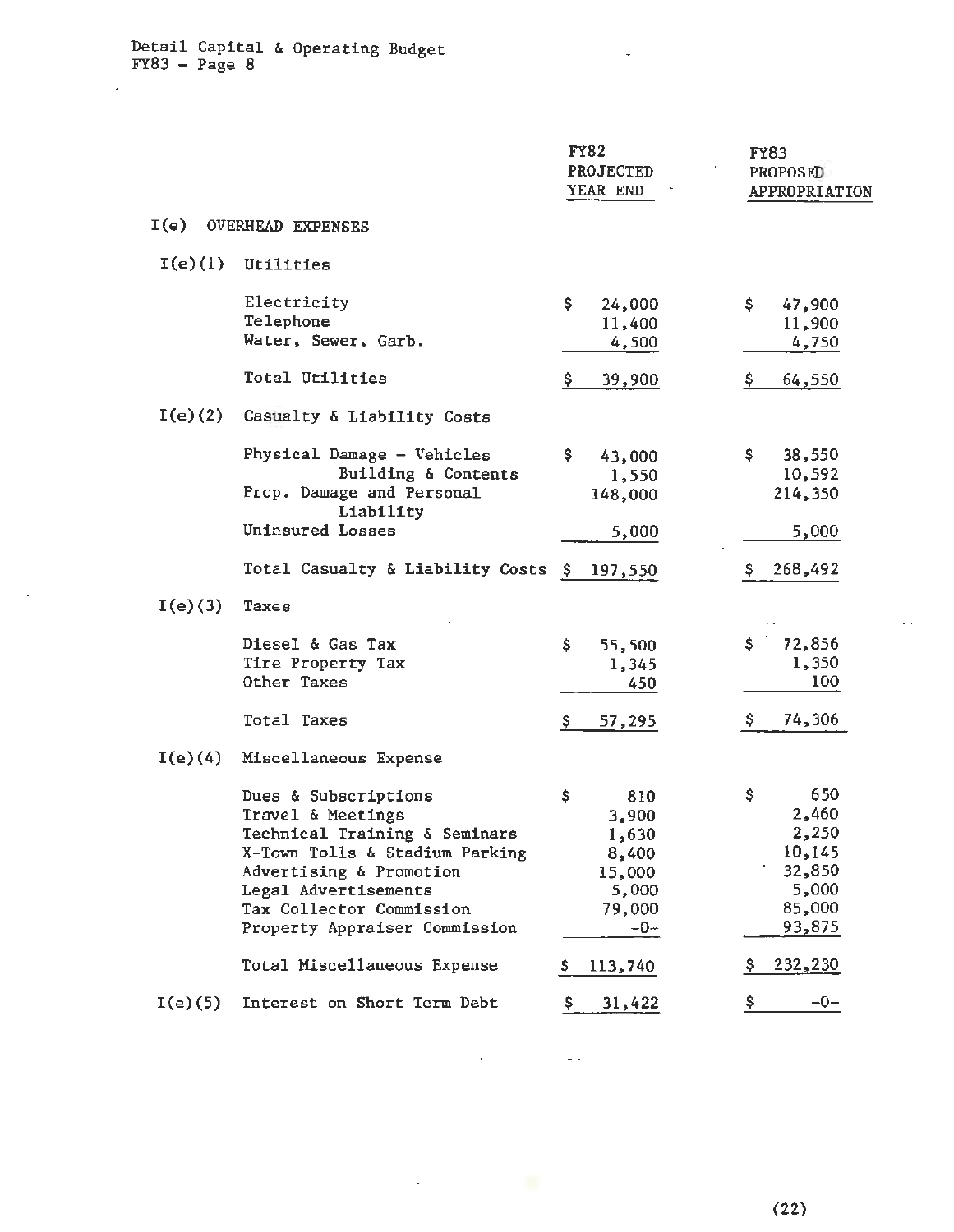$\sim$ 

J.

|            |                                                                                                                                                                                                                            | <b>FY82</b><br><b>PROJECTED</b><br>YEAR END                  | <b>FY83</b><br><b>PROPOSED</b><br>APPROPRIATION                                                        |
|------------|----------------------------------------------------------------------------------------------------------------------------------------------------------------------------------------------------------------------------|--------------------------------------------------------------|--------------------------------------------------------------------------------------------------------|
| $I(e)$ (6) | Leases & Rentals                                                                                                                                                                                                           |                                                              |                                                                                                        |
|            | Lease of Bldg. Land &<br>Contents                                                                                                                                                                                          | 6,000<br>\$                                                  | \$.<br>5,000                                                                                           |
|            | Copy Machine<br>Shop Equipment & Bus<br>Rental                                                                                                                                                                             | 6,600<br>16,201                                              | 5,500<br>350                                                                                           |
|            | Total Leases & Rentals                                                                                                                                                                                                     | 28,801<br>Ş.                                                 | 10,850<br>Ş                                                                                            |
| I(e)(7)    | UMTA Ineligibles                                                                                                                                                                                                           |                                                              |                                                                                                        |
|            | FTA Dues<br>13(c) Back Pension Payment<br>Non-UMTA Capital<br>FY81 Loan Repayment<br>Land Option<br>Downtown Bus Loop                                                                                                      | \$<br>1,211<br>87,900<br>7,500<br>348,619<br>7,500<br>46,000 | \$<br>1,461<br>87,900<br>1,000<br>$-0-$<br>$-0-$<br>$-0-$                                              |
|            | Total UMTA Ineligibles                                                                                                                                                                                                     | \$.<br>498,730                                               | Ş.<br>90,361                                                                                           |
|            | TOTAL OVERHEAD                                                                                                                                                                                                             | \$<br>967,438                                                | 740,789<br>Ş.                                                                                          |
|            | TOTAL OPERATING EXPENSES                                                                                                                                                                                                   | \$7,108,281                                                  | \$8,870,539                                                                                            |
|            | SECTION II: CAPITAL EXPENSES                                                                                                                                                                                               |                                                              |                                                                                                        |
| II(a)      | 30 Bus UMTA Grant                                                                                                                                                                                                          |                                                              |                                                                                                        |
|            | 30, 40' Advance Design Buses<br>30 Fareboxes<br>4 Supervisor Automobiles<br>33 Two-Way Radios<br>2 Spare Engines<br>26 Passenger Shelters<br>2000 Bus Stop Signs<br>Maintenance Equipment<br>Project Admin.<br>Contingency | \$<br>-0-                                                    | \$4,987,000<br>33,000<br>32,500<br>55,000<br>80,000<br>52,000<br>30,000<br>30,000<br>10,000<br>265,000 |
|            | Total 30 Bus Grant                                                                                                                                                                                                         | \$<br>$-0-$                                                  | \$5,574,500                                                                                            |
| II(b)      | Amended Garage Grant                                                                                                                                                                                                       |                                                              |                                                                                                        |
|            | Additional Land<br>Additional Const. Costs<br>Additional Equip. Costs                                                                                                                                                      | \$<br>$-0-$                                                  | \$<br>275,000<br>1,000,000<br>600,000                                                                  |
|            | Total Amended Garage Grant                                                                                                                                                                                                 | $-0-$<br>\$.                                                 | \$1,875,000                                                                                            |

 $\overline{\phantom{a}}$ 

 $\hat{\mathcal{A}}$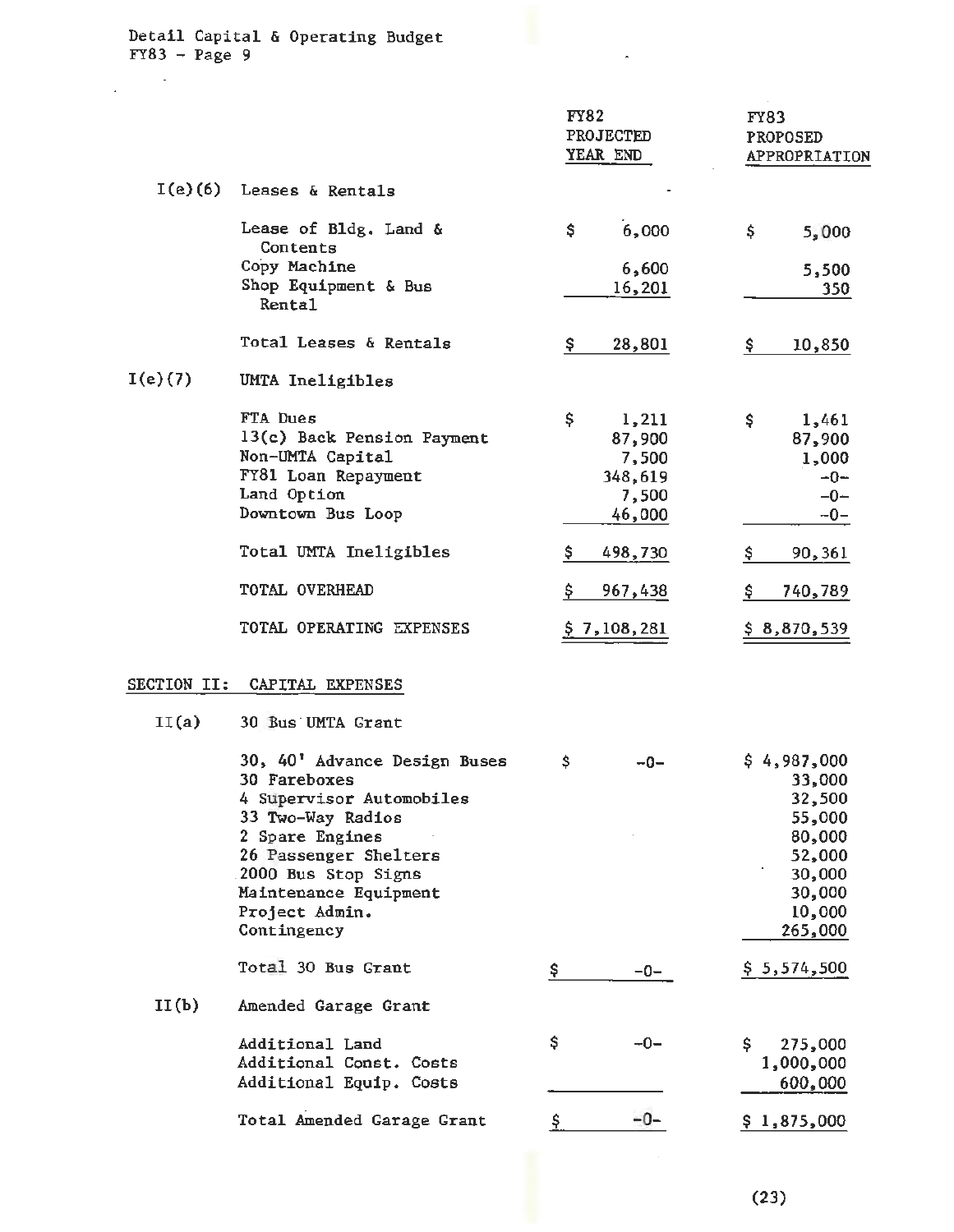|                     |                                                     | <b>FY82</b><br>PROJECTED<br>YEAR END | <b>FY83</b><br>PROPOSED<br>APPROPRIATION |
|---------------------|-----------------------------------------------------|--------------------------------------|------------------------------------------|
| II(c)               | Bearss Avenue Park & Ride                           |                                      |                                          |
|                     | Const. of Parking Area<br>Intersection Improvements | \$<br>$-0-$                          | \$<br>450,000<br>200,000                 |
|                     | Passenger Loading Facilities                        |                                      | 15,000                                   |
|                     | Total Bearss Ave. Park & Ride                       | \$<br>$-0-$                          | 665,000<br>Ş                             |
| II(d)               | FY82 UMTA Capital                                   | \$9,482,200                          | \$<br>$-0-$                              |
|                     | TOTAL CAPITAL EXPENSES                              | \$9,482,200                          | \$8,114,500                              |
| <b>SECTION III:</b> | <b>BUDGETED RESERVES</b>                            |                                      |                                          |
| III(a)              | Reserve for FY84 UMTA<br>Capital                    | \$<br>$-0-$                          | 580,000<br>\$                            |
| III(b)              | Reserve for Unfunded Sick<br>Leave Liability        | \$<br>$-0-$                          | \$<br>73,955                             |
| III(c)              | Reserve for 13(c) Back<br>Pension Prepayment        | \$<br>$-0-$                          | 334,798<br>\$                            |
| III(d)              | Reserve for FY83 UMTA Capital                       | Ş<br>420,772                         |                                          |
|                     | TOTAL BUDGETED RESERVE                              | \$<br>420,772                        | 988,753<br>\$                            |
|                     | TOTAL OPERATING CAPITAL &<br><b>RESERVES</b>        | \$17,011,252                         | \$17,973,792                             |
| SECTION IV:         | OPERATING REVENUES                                  |                                      |                                          |
| IV(a)               | Passenger Fares                                     |                                      |                                          |
|                     | <b>Full Fares</b>                                   | \$2,006,850                          | \$2,325,000                              |
|                     | Transfers                                           | 84,500                               | 105,900                                  |
|                     | <b>Student Fares</b>                                | 10,000                               | 21,900                                   |
|                     | Hartsaver Passes                                    | 62,000                               | 226,800                                  |
|                     | Prepaid Fares                                       | 9,250                                | 7,675                                    |
|                     | <b>State HRS Contract Fares</b>                     | 2,400                                | 1,820                                    |
|                     | Total Passenger Fares                               | \$2,175,000                          | \$2,689,095                              |
| IV(b)               | Charter Service                                     |                                      |                                          |
|                     | Regular Charter                                     | \$<br>120,000                        | 140,000<br>\$                            |
|                     | Special Event                                       | 14,000                               | 15,000                                   |
|                     | Total Charter Revenue                               | 134,000<br>Ş                         | 155,000<br>\$                            |

l,

 $\omega = \pm \sqrt{2}$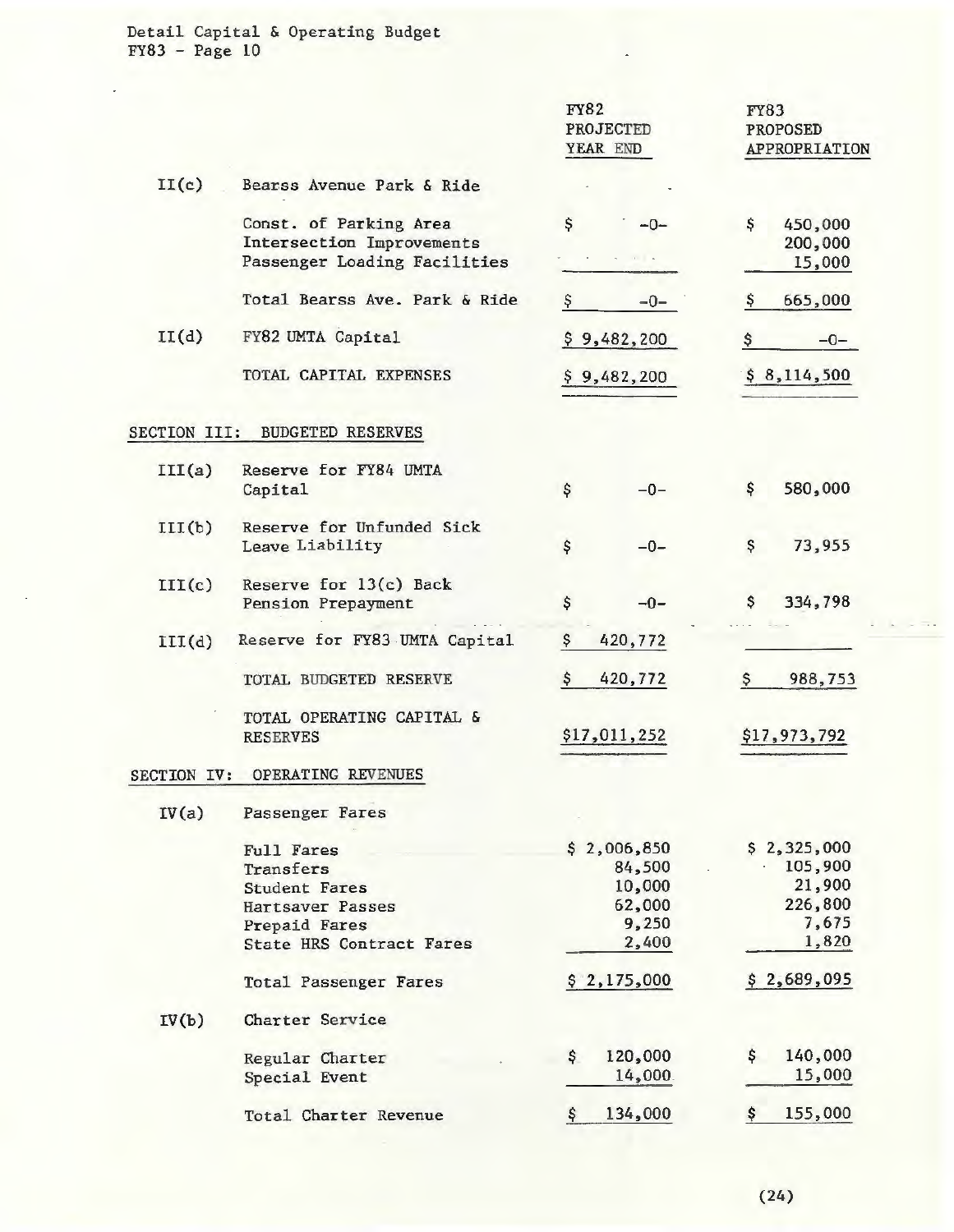|            |                                                                       | <b>FY82</b><br>PROJECTED<br>YEAR END |                                         | <b>FY83</b><br>PROPOSED<br>APPROPRIATION     |
|------------|-----------------------------------------------------------------------|--------------------------------------|-----------------------------------------|----------------------------------------------|
| IV(c)      | Advertising Revenue                                                   | \$                                   | 3,500                                   | \$<br>4,000                                  |
| IV(d)      | Non-Transportation                                                    |                                      |                                         |                                              |
|            | Rental Income<br>Investment Income<br>Misc. Income<br>Sale of Assets  | \$                                   | 11,315<br>190,000<br>8,800<br>(13, 113) | \$<br>4,400<br>240,000<br>7,500<br>5,000     |
|            | Total Non-Transportation                                              | \$                                   | 197,002                                 | 256,900<br>\$                                |
| IV(e)      | Ad Valorem (Operating)                                                |                                      | \$2,562,210                             | \$2,889,453                                  |
| IV(f)      | State & Federal Assistance                                            |                                      |                                         |                                              |
|            | <b>UMTA Operating</b><br><b>State Operating Assistance</b>            |                                      | \$2,087,532<br>40,426                   | \$2,876,091<br>$-0-$                         |
|            | Total State & Federal<br>Operating Assistance                         |                                      | \$2,127,958                             | \$2,876,091                                  |
|            | TOTAL OPERATING REVENUES                                              |                                      | \$7,199,670                             | \$8,870,539                                  |
| SECTION V: | CAPITAL REVENUES                                                      |                                      |                                         |                                              |
| V(a)       | UMTA 30 Bus Grant                                                     |                                      |                                         |                                              |
|            | <b>UMTA</b><br>State<br>HART (FY83 Ad Valorem)<br><b>FY82 Reserve</b> | \$                                   | $-0-$                                   | \$4,459,600<br>557,450<br>136,679<br>420,771 |
|            | Total 30 Bus Grant                                                    | \$                                   | $-0-$                                   | \$5,574,500                                  |
| V(b)       | Amended Garage Grant                                                  |                                      |                                         |                                              |
|            | <b>UMTA</b><br>State<br>HART (FY83 Ad Valorem)                        | \$                                   | $-0-$                                   | \$1,500,000<br>187,500<br>187,500            |
|            | Total Garage Grant Amendment                                          | Ş                                    | $-0-$                                   | \$1,875,000                                  |
| V(c)       | Bearss Avenue Park & Ride                                             |                                      |                                         |                                              |
|            | <b>UMTA</b><br>State<br>HART (FY83 Ad Valorem)                        | \$                                   | $-0-$                                   | 665,000<br>\$<br>$-0-$<br>$-0-$              |
|            | Total Bearss Ave. Park & Ride                                         | \$                                   | $-0-$                                   | \$<br>665,000                                |

(25)